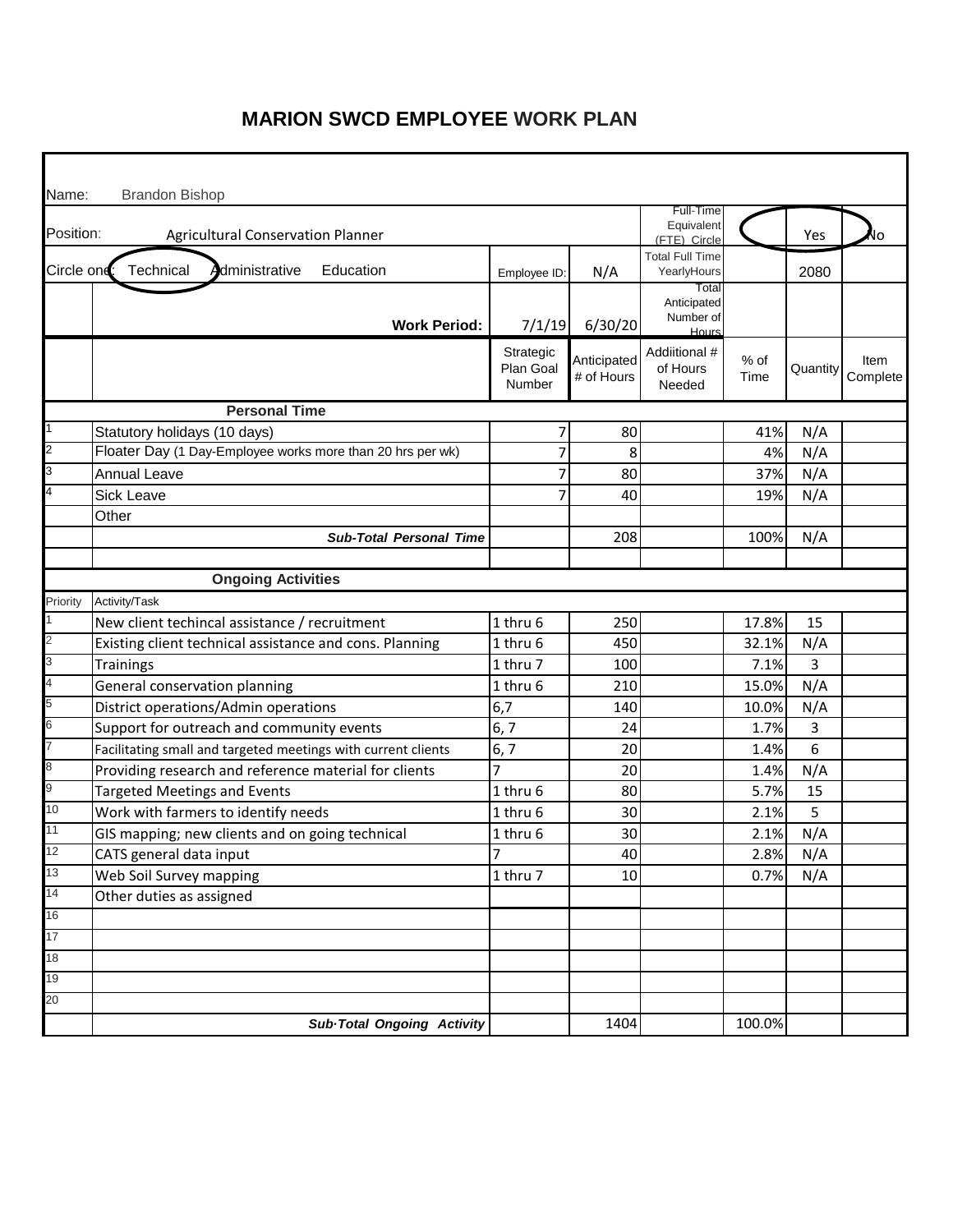|                | <b>Project or Program Activities</b>                                              |          |     |      |                |  |
|----------------|-----------------------------------------------------------------------------------|----------|-----|------|----------------|--|
| Priority       | Activity/Task                                                                     |          |     |      |                |  |
|                | LAP general work and grant writing                                                | 1 thru 7 | 360 | 78%  | 20             |  |
| $\overline{2}$ | Previous LAP and OWEB audits                                                      | 6, 7     | 50  | 11%  | N/A            |  |
| 3              | OWEB general work and grant writing                                               | 1 thru 7 | 50  | 11%  | $\overline{2}$ |  |
| $\overline{4}$ |                                                                                   |          |     |      |                |  |
| 5              |                                                                                   |          |     |      |                |  |
| 6              |                                                                                   |          |     |      |                |  |
| 7              |                                                                                   |          |     |      |                |  |
| 8              |                                                                                   |          |     |      |                |  |
| 9              |                                                                                   |          |     |      |                |  |
| 10             |                                                                                   |          |     |      |                |  |
| 11             |                                                                                   |          |     |      |                |  |
| 12             |                                                                                   |          |     |      |                |  |
| 13             |                                                                                   |          |     |      |                |  |
| 14             |                                                                                   |          |     |      |                |  |
|                | <b>Sub-Total Project Activity</b>                                                 |          | 460 | 100% |                |  |
|                |                                                                                   |          |     |      |                |  |
|                | TOTALS FROM ONGOING AND PROJECT ACTIVITIES                                        |          |     |      |                |  |
|                | <b>Employee Goals for Fiscal Year</b>                                             |          |     |      |                |  |
|                | Continue to recurit and retain LAP participants                                   |          |     |      |                |  |
| $\overline{2}$ | Develop future workshops and meetings for landowners                              |          |     |      |                |  |
| 3              | Improve technical assistance abilities                                            |          |     |      |                |  |
| $\overline{A}$ | Connect with more agricultural organizations to develop conservation partners     |          |     |      |                |  |
| 5              | Focus on agricultural issuses in irrigation, crop production, soil and livestock. |          |     |      |                |  |
| 6              | Continue to develop irrigation effiency and water management                      |          |     |      |                |  |
| 7              | Develop relationships in targeted areas of district                               |          |     |      |                |  |
| 8              | Increase participation in SPG program with new innovative ideas                   |          |     |      |                |  |
| 9              | Develop relationships to increase conservation efforts in district focus area(s)  |          |     |      |                |  |
| 10             | Develop relationships with vendors and suppliers of conservation materials        |          |     |      |                |  |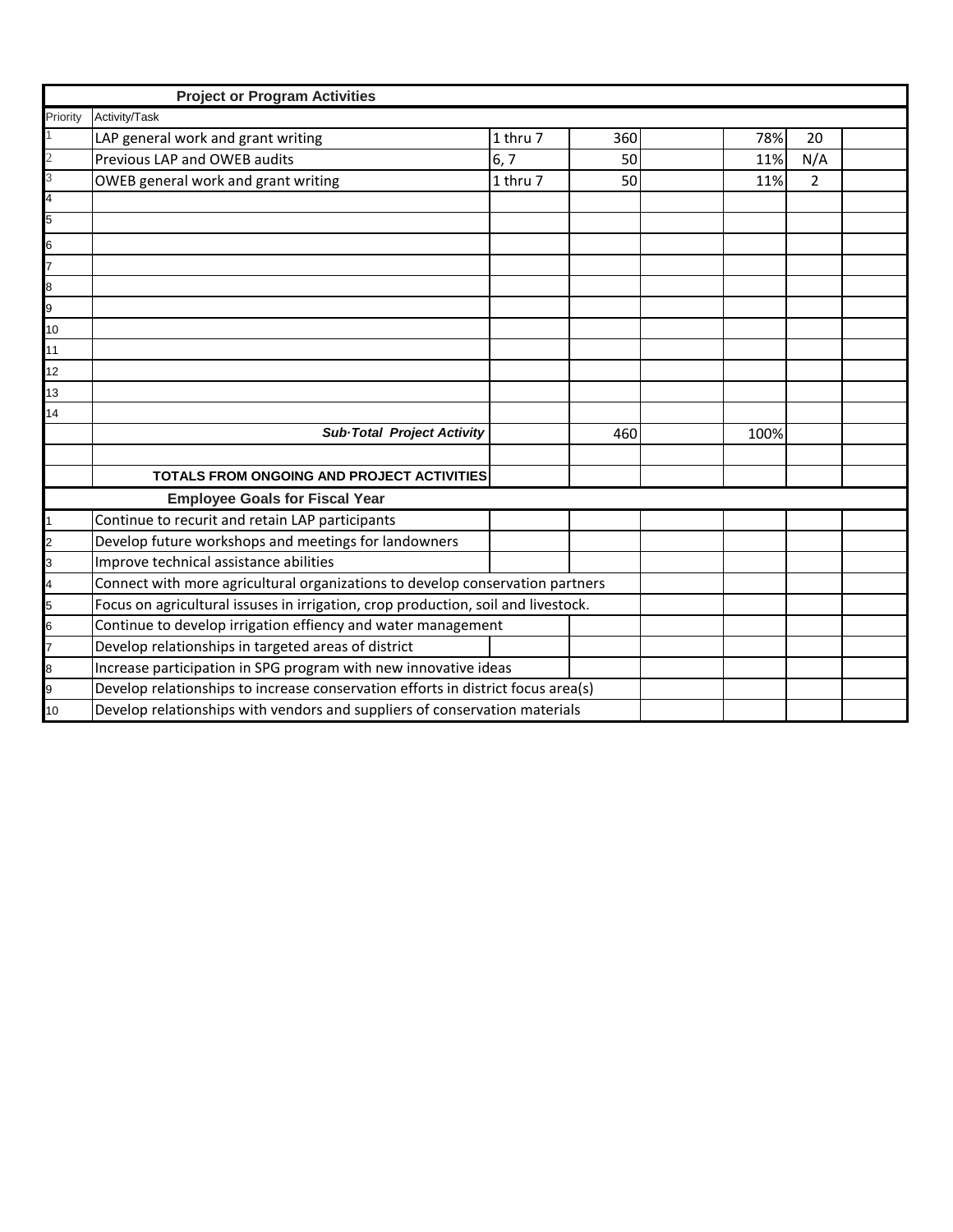| Name:       | Tom Wilson                                                                                                                                                                                                                                                                                                                              |                            |                | 2019-2020    |                                                        |          |           |
|-------------|-----------------------------------------------------------------------------------------------------------------------------------------------------------------------------------------------------------------------------------------------------------------------------------------------------------------------------------------|----------------------------|----------------|--------------|--------------------------------------------------------|----------|-----------|
| Position:   | <b>Admininstrative Assistant</b>                                                                                                                                                                                                                                                                                                        |                            |                |              | Full-Time<br>Equivalent<br>(FTE)                       |          | 0.5       |
|             | <b>Higlight One in Yellow:</b><br><b>Technical</b><br>(Administrative)<br>Education                                                                                                                                                                                                                                                     | <b>Employee ID:</b>        |                | Quantity     | <b>Annual</b><br>Work<br><b>Allotment</b>              | 50%      | 864       |
|             | Work Period: July 1, 2019 - June 30, 2020                                                                                                                                                                                                                                                                                               |                            |                |              | Anticipated<br>annual<br>average<br>number of<br>hours | 50%      | 864       |
| Priority    | Activity/Task                                                                                                                                                                                                                                                                                                                           |                            | Planned        |              | Actual                                                 | $\%$     | Completed |
|             |                                                                                                                                                                                                                                                                                                                                         | Strategic Plan Goal Number | Hrs/yr         |              | Hrs/yr                                                 |          |           |
|             | <b>Personal Time</b>                                                                                                                                                                                                                                                                                                                    |                            |                |              |                                                        |          |           |
|             | Statutory holidays (10 total)                                                                                                                                                                                                                                                                                                           |                            | 50             |              |                                                        |          |           |
|             | Floater Day (1 Day for employees who works 20 hrs or more)                                                                                                                                                                                                                                                                              |                            | 5              |              |                                                        |          |           |
|             | Annual Leave (earned at $8 \text{ hrs} \times 0.50 \text{ FTE} = 4 \text{ hours per month}$ )                                                                                                                                                                                                                                           |                            | 48             |              |                                                        |          |           |
|             | Sick Leave (earned at $8 \text{ hrs} \times 0.50 \text{ FTE} = 4 \text{ hours per month}$ )                                                                                                                                                                                                                                             |                            | 48             |              |                                                        |          |           |
|             | Other                                                                                                                                                                                                                                                                                                                                   |                            | $\overline{0}$ |              |                                                        |          |           |
|             | <b>Sub-Total Personal Time</b>                                                                                                                                                                                                                                                                                                          |                            | 151            |              |                                                        | 17%      |           |
|             | <b>Ongoing Activities</b>                                                                                                                                                                                                                                                                                                               |                            |                |              |                                                        |          |           |
|             | Monthly Board Meetings: Preperation, Mailings, Minutes                                                                                                                                                                                                                                                                                  | 6,7                        | 72             | 12           |                                                        | 8%       |           |
|             | <b>Budget Committee Preperation, Mailings, Minutes</b>                                                                                                                                                                                                                                                                                  | 6,7                        | 6              | $\mathbf{1}$ |                                                        | 1%       |           |
|             | Committee Preperation, Mailings, Minutes                                                                                                                                                                                                                                                                                                | 6,7<br>6,7                 | 12<br>12       | 12           |                                                        | 1%<br>1% |           |
|             | Recordkeeping, Filing & Maintain Minutes Notebooks<br>Answer Telephone/Greet Visitors-Fill-in                                                                                                                                                                                                                                           | 6,7                        | 36             |              |                                                        | 4%       |           |
| 6           | Misc Office Work (shredding, supplies, relabeling)                                                                                                                                                                                                                                                                                      | 6,7                        | 8              |              |                                                        | 1%       |           |
|             | Website Social Media Updates                                                                                                                                                                                                                                                                                                            | 6,7                        | 72             |              |                                                        | 8%       |           |
|             | Review of Educational Brochures                                                                                                                                                                                                                                                                                                         | 6.7                        | 12             |              |                                                        | 1%       |           |
| $\mathbf Q$ | <b>Weekly Laptop Updates</b>                                                                                                                                                                                                                                                                                                            | 6.7                        | 12             | 52           |                                                        | 1%       |           |
| 10          | Rural Living Handbook Distribution and Tracking                                                                                                                                                                                                                                                                                         | 6,7                        | 12             |              |                                                        | 1%       |           |
| 11          | Archive administrative documents (board & committee minutes, etc.)                                                                                                                                                                                                                                                                      | 6,7                        | 24             |              |                                                        | 3%       |           |
| 12          | Create document binders for administrative activities - yearly                                                                                                                                                                                                                                                                          | 6.7                        | 8              |              |                                                        | 1%       |           |
| 13          | Coordinates logistics for in-office meetings and any outside events for<br>Technical Specialists including scheduling, venue arrangements, set-up,<br>equipment needs, refreshments, materials etc.                                                                                                                                     | $1 - 7$                    | 32             |              |                                                        | 4%       |           |
| 14          | Assist District Manager with financial operations. Including but not<br>limited to: Keep and maintain a list of all District Capital Items.<br>Organizes and maintains vendor files; and associated quotes, bids,<br>contract(s) and correspondence. Works with District Manager and<br>accountant in preparing annual financial audit. | $\tau$                     | 8              |              |                                                        | 1%       |           |
| 15          | Coordinates a variety of projects, functions, and/or program components<br>for the purpose of completing activities and/or delivering services.<br>Responds to a variety of inquiries from internal and external parties for<br>the purpose of providing information or direction and/or facilitating<br>communication among parties.   | $1 - 7$                    | 60             |              |                                                        | 7%       |           |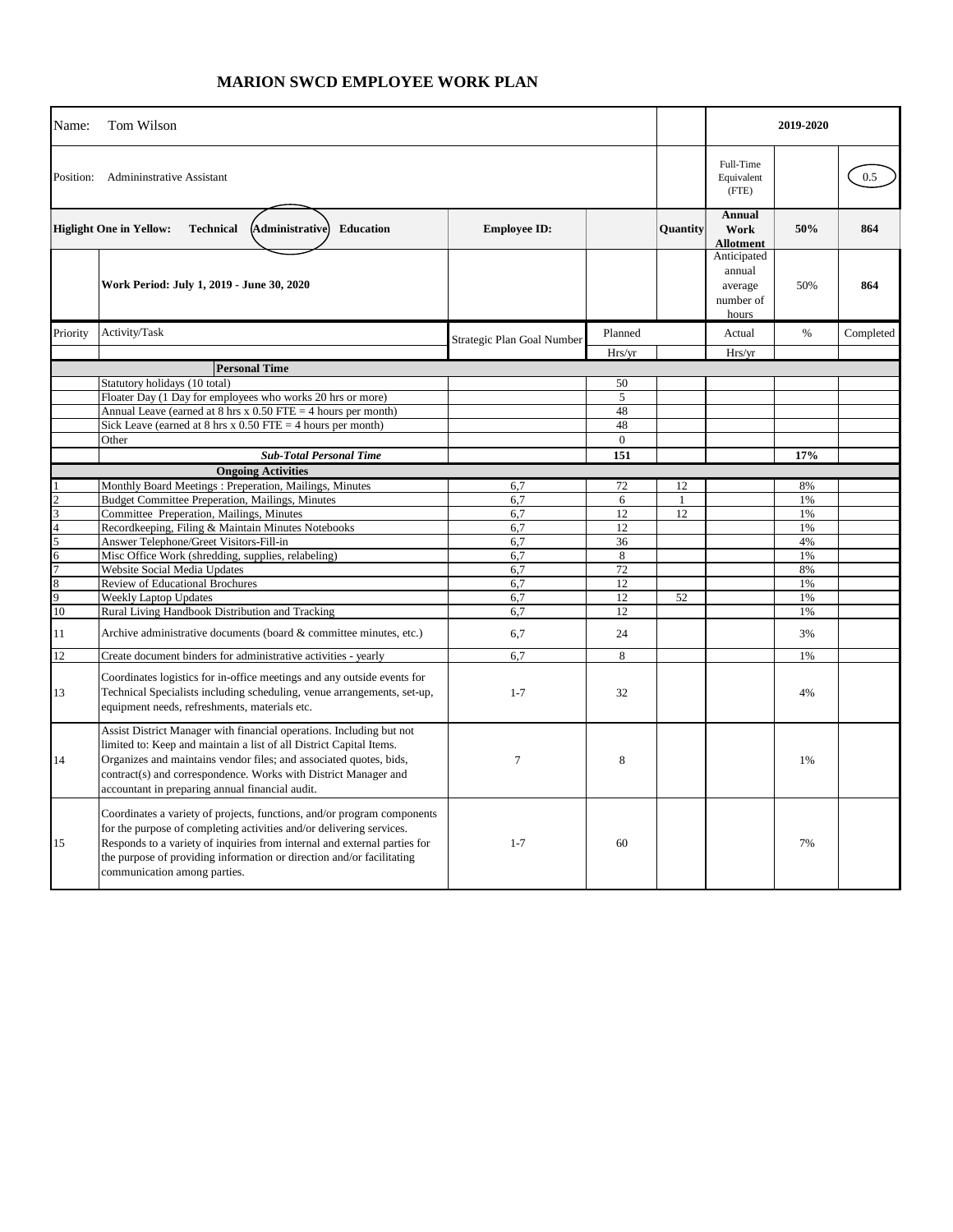| 16                                 | Maintains a wide variety of manual and electronic document files and<br>records for the purpose of providing up-to-date information and/or<br>historical reference in accordance with established administrative<br>guidelines and legal requirements. Assist with implementation of policies,<br>regular reviews are completed, and remain current to laws. | 7                  | 72                                 |                |                                      | 8%                                    |                            |
|------------------------------------|--------------------------------------------------------------------------------------------------------------------------------------------------------------------------------------------------------------------------------------------------------------------------------------------------------------------------------------------------------------|--------------------|------------------------------------|----------------|--------------------------------------|---------------------------------------|----------------------------|
| 17                                 | Saftey Officer Responsiblities                                                                                                                                                                                                                                                                                                                               | $\tau$             | 24                                 |                |                                      | 3%                                    |                            |
| 18                                 | <b>Fleet Management</b>                                                                                                                                                                                                                                                                                                                                      |                    | 12                                 |                |                                      | 1%                                    |                            |
| 19                                 | File and Records Management (Paper and Electronic)                                                                                                                                                                                                                                                                                                           |                    | 24                                 |                |                                      | 3%                                    |                            |
| 20                                 | Newsletter Creation and Maintaining Suscriber Database                                                                                                                                                                                                                                                                                                       |                    | 36                                 | $\overline{4}$ |                                      | 4%                                    |                            |
|                                    | <b>Sub-Total Ongoing Activity</b>                                                                                                                                                                                                                                                                                                                            |                    | 705                                |                |                                      | 82%                                   |                            |
|                                    | <b>Project or Program Activities</b>                                                                                                                                                                                                                                                                                                                         |                    |                                    |                |                                      |                                       |                            |
|                                    | LAP/SPG/OWEB SG - assist with file creation, tracking, etc.                                                                                                                                                                                                                                                                                                  | $1-6$              | 8                                  |                |                                      |                                       |                            |
|                                    |                                                                                                                                                                                                                                                                                                                                                              |                    |                                    |                |                                      |                                       |                            |
|                                    |                                                                                                                                                                                                                                                                                                                                                              |                    |                                    |                |                                      |                                       |                            |
|                                    | Sub-Total Project Activity                                                                                                                                                                                                                                                                                                                                   |                    | 8                                  |                |                                      | $1\%$                                 |                            |
|                                    | TOTALS FROM PERSONAL TIME, ONGOING AND PROJECT ACTIVITIES                                                                                                                                                                                                                                                                                                    |                    | 864                                |                |                                      | 100%                                  |                            |
| <b>Program or Activity Targets</b> |                                                                                                                                                                                                                                                                                                                                                              | Ongoing Activity # | Project or<br>Program<br>Activity# |                | Projected<br>Total<br><b>Numbers</b> | <b>Actual Total</b><br><b>Numbers</b> | Increase $+$<br>Decrease - |
|                                    |                                                                                                                                                                                                                                                                                                                                                              |                    |                                    |                |                                      |                                       |                            |
|                                    |                                                                                                                                                                                                                                                                                                                                                              |                    |                                    |                |                                      |                                       |                            |
|                                    | <b>Employee Goals for Fiscal Year</b>                                                                                                                                                                                                                                                                                                                        |                    |                                    |                |                                      |                                       |                            |
|                                    | Redesign website and internet presence with help of a professional                                                                                                                                                                                                                                                                                           |                    |                                    |                |                                      |                                       |                            |
|                                    | Work to improved communication with education and outreach staff                                                                                                                                                                                                                                                                                             |                    |                                    |                |                                      |                                       |                            |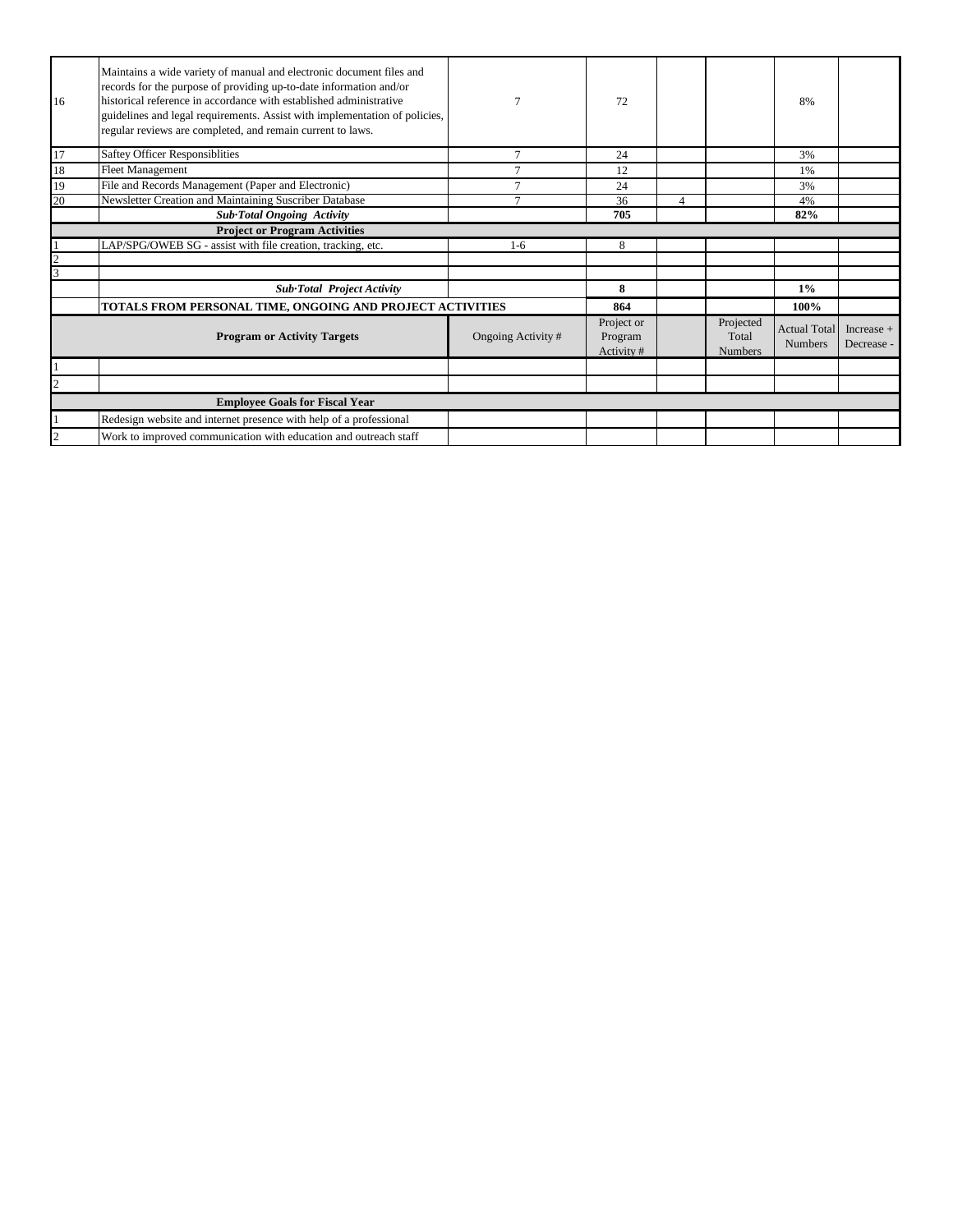|           | <b>MARION SWCD EMPLOYEE WORK PLAN</b>                                                                                                                                                                                                 |                                      |                           |                                            |      |                  |
|-----------|---------------------------------------------------------------------------------------------------------------------------------------------------------------------------------------------------------------------------------------|--------------------------------------|---------------------------|--------------------------------------------|------|------------------|
|           | Jenny Ammon                                                                                                                                                                                                                           |                                      |                           |                                            |      |                  |
| Position: | Natural Resources Educator                                                                                                                                                                                                            |                                      |                           | Full-Time<br>Equivalent<br>(FTE)           | Yes  | No               |
|           | Circle one: Education                                                                                                                                                                                                                 | Employee ID:                         | N/A                       | <b>Total Full</b><br>Time<br>YearlyHours   | 2080 | 11 months        |
|           | <b>Work Period:</b>                                                                                                                                                                                                                   | 7/1/19                               | 6/30/20                   | Total<br>Anticipated<br>Number of<br>Hours | 2080 | 100%             |
|           |                                                                                                                                                                                                                                       | Strategic Plan<br><b>Goal Number</b> | Anticipated<br># of Hours | % of Time   Quantity                       |      | Item<br>Complete |
|           | <b>Personal Time</b>                                                                                                                                                                                                                  |                                      |                           |                                            |      |                  |
|           | Statutory holidays (10 days)                                                                                                                                                                                                          |                                      | 80                        | 3.8                                        |      |                  |
| 2         | Floater Day (1 Day-Employee works more than 20 hrs per wk)                                                                                                                                                                            |                                      | 8                         | 0.4                                        |      |                  |
|           | Annual Leave                                                                                                                                                                                                                          |                                      | 40                        | 1.9                                        |      |                  |
|           | <b>Sick Leave</b>                                                                                                                                                                                                                     |                                      | 24                        | 1.2                                        |      |                  |
|           | Other                                                                                                                                                                                                                                 |                                      | 0                         | 0.0                                        |      |                  |
|           | <b>Sub-Total Personal Time</b>                                                                                                                                                                                                        |                                      | 152                       | 7.3                                        |      |                  |
|           | <b>Ongoing Activities</b>                                                                                                                                                                                                             |                                      |                           |                                            |      |                  |
|           | Administration: Maintain files, annual meeting; answer phone, office walkins,<br>timesheets, grant tracking, update mailing and other lists etc.                                                                                      | all                                  | 160                       | 7.7                                        |      |                  |
|           | Attend Trainings not related to specific topic below; ie computer, first aid, etc.<br>Onboarding and job training.                                                                                                                    | all                                  | 40                        | 1.9                                        |      |                  |
|           | Attend Staff meetings and board/committee meetings                                                                                                                                                                                    | all<br>all                           | 100<br>40                 | 1.9                                        |      |                  |
|           | Sub-Total Ongoing Activity                                                                                                                                                                                                            |                                      | 340                       | 16.3                                       |      |                  |
|           | <b>Project or Program Activities</b>                                                                                                                                                                                                  |                                      |                           |                                            |      |                  |
|           | <b>Education</b>                                                                                                                                                                                                                      |                                      |                           |                                            |      |                  |
|           | Develop topics and workshop presentations; coordinates and hosts workshops in<br>collaboration with staff and external partners. Delivers presentations and<br>recruits/coordinates outside presenters or volunteers.                 | $1 - 7$                              | 170                       | 8.2                                        |      |                  |
|           | Lead or coordinates annual education events: Salmon Watch, Erosion Control<br>Summit, Down by the Riverside, Outdoor school, Home School Day etc.                                                                                     | $1 - 7$                              | 140                       | 6.7                                        |      |                  |
|           | Provide adult education instruction or materials in coordination with District<br>Technical staff and outside partners on conservation or ag related topics.<br>Promote conservation topics and/or practices, including preparing and | $1 - 7$                              | 160                       | 7.7                                        |      |                  |
|           | distributing District newsletter articles and informative brochures, developing<br>displays, exhibits and potential curriculum on conservation, natural resources and<br>agriculture.                                                 | $1 - 7$                              | 160                       | 7.7                                        |      |                  |
|           | Identify, develop and/or coordinate with others educational opportunities for<br>underserved populations in the District relating to conservation.                                                                                    | $1 - 7$                              | 100                       | 4.8                                        |      |                  |
|           | Coordinate and promote the District's scholarship program and CLEAR Grant<br>programs.                                                                                                                                                | $\overline{7}$                       | 40                        | 1.9                                        |      |                  |
|           | Stay current on Statewide Outdoor School Program and assist schools within the<br>District by directing them to additional resources and partners.                                                                                    | 6,7                                  | 32                        | 1.5                                        |      |                  |
|           | Identify innovative programming to improve understanding of agriculture and<br>natural resources literacy throughout the District.                                                                                                    | $1 - 7$                              | 48                        | 2.3                                        |      |                  |
|           | Develops, implements and evaluates area-wide school age and landowner<br>education and outreach efforts.                                                                                                                              | 7                                    | 40                        | 1.9                                        |      |                  |
|           | Assist with North Santiam Watershed Council to put on a series of Living on the<br>Land workshops for landowners                                                                                                                      | $1 - 7$                              | 20                        | 1.0                                        |      |                  |
|           | <b>Subtotal: Education</b>                                                                                                                                                                                                            |                                      | 910                       | 43.8                                       |      |                  |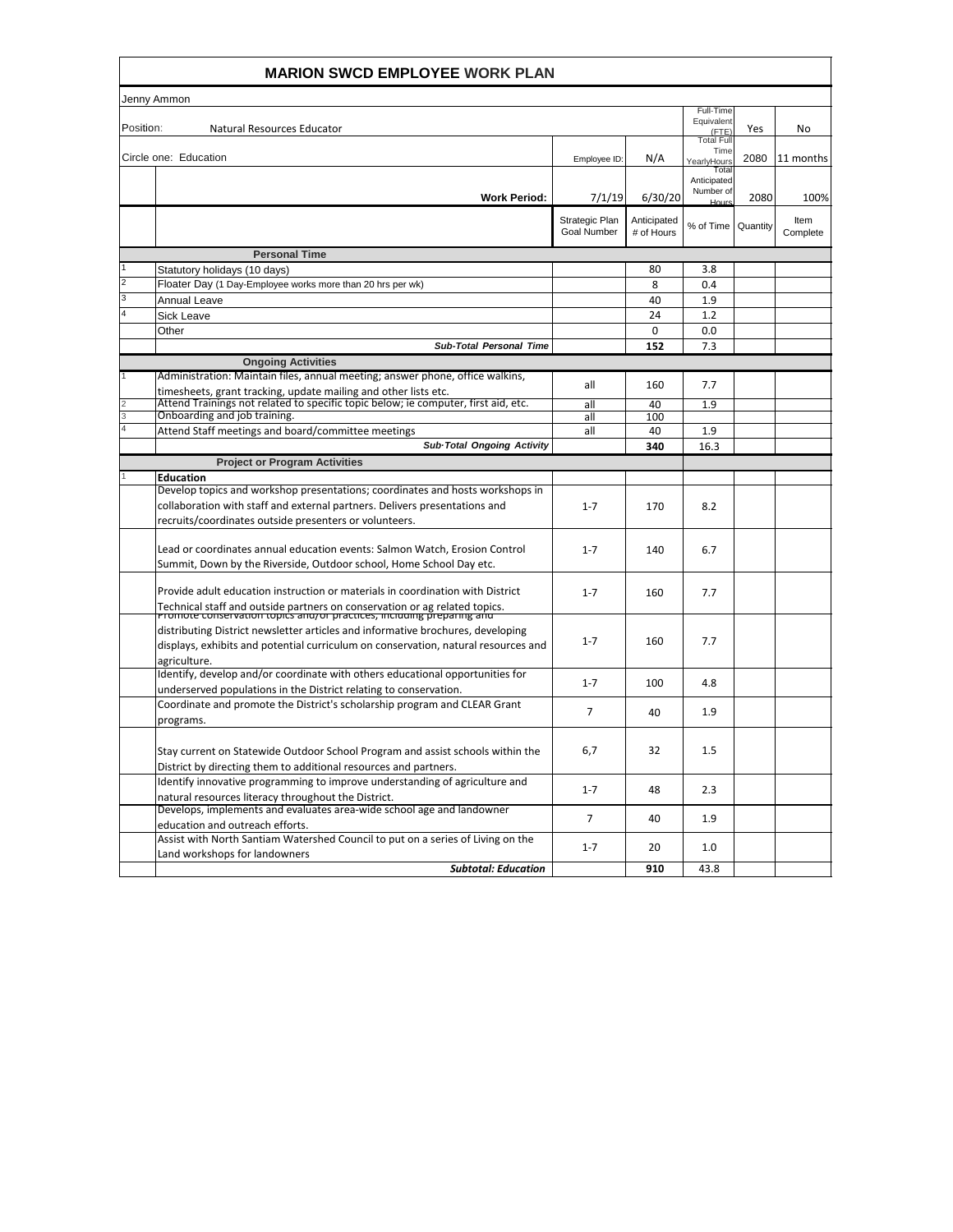| $\overline{2}$ | Outreach                                                                                                                                                                                                                                                                   |                |      |       |   |  |
|----------------|----------------------------------------------------------------------------------------------------------------------------------------------------------------------------------------------------------------------------------------------------------------------------|----------------|------|-------|---|--|
|                | Organize, implement, and participate in public events such as Earth Day, Farmers<br>Markets and other events thoroughout the District.                                                                                                                                     | $1 - 7$        | 120  | 5.8   |   |  |
|                | Identify additional methods to reach and engage the public or communities in<br>conservation related activites or distributing information.                                                                                                                                | $1 - 7$        | 60   | 2.9   |   |  |
|                | Develop, coordinate or assist with new and existing District outreach efforts.                                                                                                                                                                                             | $1 - 7$        | 80   | 3.8   |   |  |
|                | Develop a community and outreach partnership list.                                                                                                                                                                                                                         | 6              | 8    | 0.4   |   |  |
|                | Represents the District at various educational or outreach meetings with<br>stakeholders, partners, agencies.                                                                                                                                                              | $6 - 7$        | 24   | 1.2   |   |  |
|                | Recruit and develop a volunteer base to assist with events, educational<br>opportunities, developing materials etc.                                                                                                                                                        | 6,7            | 80   | 3.8   |   |  |
|                | Contributes regular content to District's website and social media including<br>posting public events, information.                                                                                                                                                        | 6,7            | 32   | 1.5   |   |  |
|                | <b>Subtotal: Outreach</b>                                                                                                                                                                                                                                                  |                | 404  | 19.4  |   |  |
|                | Sub-Total Project and Program Activity                                                                                                                                                                                                                                     |                | 1314 | 63.2  |   |  |
|                | Sub-Total Ongoing Activity                                                                                                                                                                                                                                                 |                | 340  | 16.3  |   |  |
|                | TOTALS FROM ONGOING AND PROJECT ACTIVITIES                                                                                                                                                                                                                                 |                | 1654 | 79.5  |   |  |
|                | <b>TOTALS FROM PERSONAL TIME</b>                                                                                                                                                                                                                                           |                | 252  | 12.1  |   |  |
|                | <b>TOTAL TIME</b>                                                                                                                                                                                                                                                          |                | 2080 | 100.0 |   |  |
|                | <b>Employee Goals for Fiscal Year</b>                                                                                                                                                                                                                                      |                |      |       |   |  |
|                | Provide 3 Agricultural workshops (25-100 people) per year; 1 each of soil, water,<br>animal topics. Build these into consistant yearly calendar for marketing and follow-<br>up with First Fridays (December through March).                                               | 1, 2, 4, 5, 7  | 160  |       | 3 |  |
| $\overline{2}$ | Provide 3 Urban workshops (25-100 people) per year; family habitat workshop<br>(nest box building), family native plant hike, adult learner program. Build these<br>into consistant yearly calendar for marketing and follow-up with Jenny M. Master<br>Gardener programs. | 1,2,4,5,7      | 160  |       | 3 |  |
| 3              | Take over Scholarship funding and dispersal for Jenny M.                                                                                                                                                                                                                   | $\overline{7}$ | 40   |       |   |  |
| 4              | Conduct 2 teacher trainings (professional development) per year. Conduct 2<br>volunteer trainings per year; salmon watch and general volunteer training<br>followed by appreciation activities.                                                                            | 1,2,6,7        | 50   |       | 4 |  |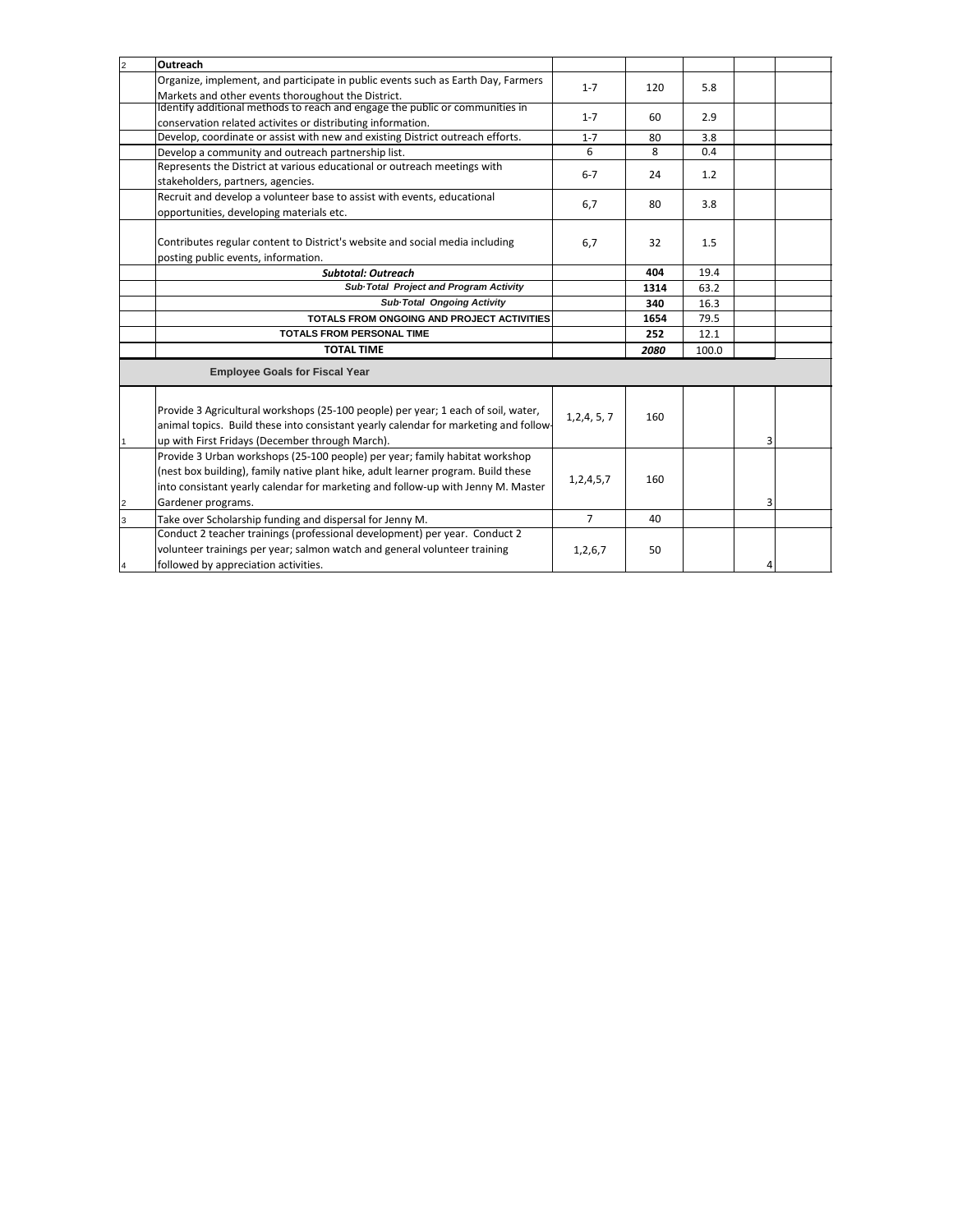| Name:     | Jane Keppinger                                                                                                   |                        |             |                           | 2019-2020 |          |          |
|-----------|------------------------------------------------------------------------------------------------------------------|------------------------|-------------|---------------------------|-----------|----------|----------|
|           |                                                                                                                  |                        |             | Full-Time                 |           |          |          |
| Position: | <b>District Manager</b>                                                                                          |                        |             | Equivalent                |           | Yes      | No       |
|           |                                                                                                                  |                        |             | (FTE)<br>Total Full       |           |          |          |
|           | Administrative<br>Circle one: Technical (<br>Education                                                           | Employee ID:           | N/A         | Time                      |           | 2080     |          |
|           |                                                                                                                  |                        |             | Total                     |           |          |          |
|           |                                                                                                                  |                        | 6/30/20     | Anticipate                |           | 2080     |          |
|           | <b>Work Period:</b>                                                                                              | 7/1/19                 |             | d Number                  |           |          |          |
|           |                                                                                                                  | Strategic<br>Plan Goal | Anticipated | Addiitional<br># of Hours | % of      | Quantity | Item     |
|           |                                                                                                                  | Number                 | # of Hours  | Needed                    | Time      |          | Complete |
|           | <b>Personal Time</b>                                                                                             |                        |             |                           |           |          |          |
|           | Statutory holidays (10 days)                                                                                     |                        | 80          |                           |           |          |          |
|           | Floater Day (1 Day-Employee works more than 20 hrs per wk)                                                       |                        | 8           |                           |           |          |          |
| 3         | Annual Leave                                                                                                     |                        | 80          |                           |           |          |          |
|           | <b>Sick Leave</b>                                                                                                |                        | 24          |                           |           |          |          |
|           | Other                                                                                                            |                        |             |                           |           |          |          |
|           | <b>Sub-Total Personal Time</b>                                                                                   |                        | 192         |                           | 9.2%      |          |          |
|           | <b>Ongoing Activities</b>                                                                                        |                        |             |                           |           |          |          |
| Priority  | Activity/Task                                                                                                    |                        |             |                           |           |          |          |
|           | <b>District Operations (State Statute Requirements)</b><br>Coordinate the Development of 2020-21 Employee Annual |                        |             |                           |           |          |          |
|           | Work Plans and submit to ODA                                                                                     | 7                      | 8           |                           |           |          |          |
|           | Provide financial information/article for Annual Report & submit                                                 |                        |             |                           |           |          |          |
|           | Annual Audit to ODA                                                                                              | 7                      | 12          |                           |           |          |          |
|           | Facilitate the District's Annual Meeting & Publish Public                                                        |                        |             |                           |           |          |          |
|           | <b>Meeting Notices</b><br>Faciliate the development of the District's Annual Report and                          | 7                      | 16          |                           |           |          |          |
|           | submit to ODA                                                                                                    | 7                      | 8           |                           |           |          |          |
|           | Distrubute and Publish District's 2020 Director Election                                                         |                        |             |                           |           |          |          |
|           | Information/Prepare to Publish Notice                                                                            | 7                      | 12          |                           |           |          |          |
|           | <b>Sub-Total District OperationsTime</b>                                                                         |                        | 56          |                           | 2.7%      |          |          |
| Priority  | <b>Technical Management</b>                                                                                      |                        |             |                           |           |          |          |
|           | Orgnaize, lead & attend technical staff meetings weekly or as                                                    |                        |             |                           |           |          |          |
|           | needed                                                                                                           | 7                      | 96          |                           |           |          |          |
|           | Perform client/project site visits with technical staff                                                          | $1 - 5$                | 32          |                           |           |          |          |
|           | Review client, project, program folders for accurancy and<br>compliance                                          | 7                      | 36          |                           |           |          |          |
|           | Continue review of Landowner Assistance Program with staff                                                       |                        |             |                           |           |          |          |
|           | and Program Committee for possible revisions and updates as                                                      |                        |             |                           |           |          |          |
|           | needed                                                                                                           | $1 - 7$                | 24          |                           |           |          |          |
|           | Attended Program Committee Meetings as needed                                                                    | 7                      | 24          |                           |           |          |          |
|           | Assist with review and implementation process for new                                                            |                        |             |                           |           |          |          |
|           | <b>Conservation Cover Crop Program</b>                                                                           | $1 - 7$                | 8           |                           |           |          |          |
|           | Sub-Total Technical ManagementTime                                                                               |                        | 220         |                           | 10.6%     |          |          |
| Priority  | <b>Financial Management</b>                                                                                      |                        |             |                           |           |          |          |
|           | Comply annually with Oregon Budget Law requirements by                                                           |                        |             |                           |           |          |          |
|           | doing research for updates, attending training etc.                                                              | 7                      | 16          |                           |           |          |          |
|           | Manage Current Budget, Prepare 2020-21 Budget, Publish                                                           |                        |             |                           |           |          |          |
|           | Notices, Organize Budget Committee Meeting & Hearing<br>Review monthly payroll and quarterly reports             | 7<br>7                 | 56<br>8     |                           |           |          |          |
|           | Review & prepare monthly Accts. Rec./Accts. Payable                                                              | 7                      | 12          |                           |           |          |          |
|           | Create/correlate monthly financial statements for Board                                                          | 7                      | 24          |                           |           |          |          |
|           | Administer or manage contracts, agreements, office leases                                                        | 7                      | 24          |                           |           |          |          |
|           | Prepare ODA Financial & Submit Quarterly Grant Reports                                                           | 7                      | 8           |                           |           |          |          |
|           | Prepare paperwork for 2018-19 annual audit. Seek Board                                                           |                        |             |                           |           |          |          |
|           | approval by December. Electronically file report with Secretary                                                  |                        |             |                           |           |          |          |
|           | of State & provide copy to ODA<br>Research & Implement any new cost saving measures in                           | 7                      | 40          |                           |           |          |          |
|           | district operations                                                                                              | 7                      | 8           |                           |           |          |          |
|           | Sub-Total Financial Management Time                                                                              |                        | 196         |                           | 9.4%      |          |          |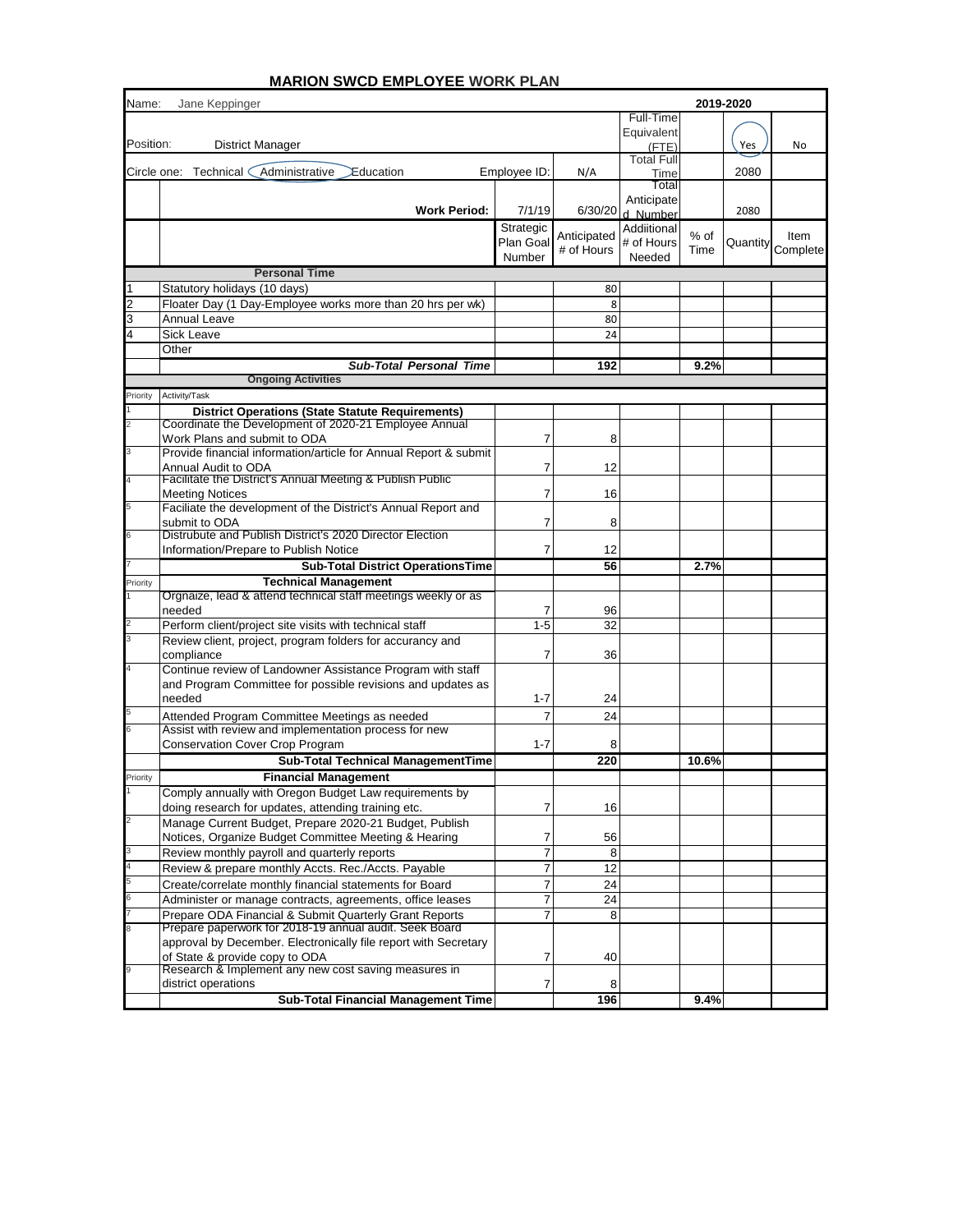| Priority | <b>Administration (Office &amp; Personnel)</b>                                                                 |                |      |       |              |  |
|----------|----------------------------------------------------------------------------------------------------------------|----------------|------|-------|--------------|--|
|          | Perform employee performance evaluations. Meet with                                                            |                |      |       |              |  |
|          |                                                                                                                |                |      |       |              |  |
|          | employees to provide training & discuss workload, peformance                                                   |                |      |       |              |  |
|          | and review/evaluate SWCD programs for needed updates<br>Review current employees' Annual Work Plan & update as | 7              | 96   |       |              |  |
|          | needed                                                                                                         | 7              | 24   |       |              |  |
| 3        |                                                                                                                | $\overline{7}$ | 8    |       |              |  |
|          | Develop my 2019-20 Work Plan Information<br>Create, maintain, update position descriptions & hire any          |                |      |       |              |  |
|          | additional staff as needed                                                                                     |                |      |       |              |  |
|          |                                                                                                                | 7              | 48   |       |              |  |
|          | Review, update and archive District forms, records, etc.                                                       | $\overline{7}$ | 48   |       |              |  |
|          | Oversee the purchase of District supplies, equipment or                                                        |                |      |       |              |  |
|          | vehicle                                                                                                        | 7              | 24   |       |              |  |
|          | Evaluate & Implement the need to contract out various                                                          |                |      |       |              |  |
|          | administrative or technical work                                                                               | 7              | 40   |       |              |  |
|          | Complete regular tracking, reporting, requests i.e. ODA Grant                                                  | 7              | 40   |       |              |  |
|          | Oversee/conduct office maintenance                                                                             | 7              | 48   |       |              |  |
| 10       | Facilitate Leasing Office Space & Manage Office Sublease                                                       | $\overline{7}$ | 48   |       |              |  |
| 11       | Order/purchase supplies as needed                                                                              | 7              | 12   |       |              |  |
|          | Assist Building Committee with compiling and distributing                                                      |                |      |       |              |  |
|          | agendas and peform research for office space requirements                                                      |                |      |       |              |  |
| 12       | etc. Attend Committee meetings as needed                                                                       | 7              | 40   |       |              |  |
|          | Assist Administrative Committee with compiling agendas,                                                        |                |      |       |              |  |
| 13       | distributing and attend Committee meetings as needed                                                           | 7              | 40   |       |              |  |
|          | Oversee computer maintenance/software updates & needed                                                         |                |      |       |              |  |
| 14       | hardware with contractor                                                                                       | 7              | 24   |       |              |  |
| 15       | Attend Partner/Local Advisory Committee Meetings                                                               | $6 - 7$        | 12   |       |              |  |
|          | Answer E-mail, phone, visitor/staff questions or concerns,                                                     |                |      |       |              |  |
| 16       | oversee all HR functions/implement new laws                                                                    | 7              | 480  |       |              |  |
| 17       | Prepare for and attend monthly staff meetings                                                                  | $\overline{7}$ | 48   |       |              |  |
|          | Coordinate with SWCD Chair to compile or distribute monthly                                                    |                |      |       |              |  |
| 18       | board meeting agendas & related documents                                                                      | 7              | 96   |       |              |  |
|          | Coordinate, Attend SWCD, Partners, Community Meetings or                                                       |                |      |       |              |  |
| 19       | Events                                                                                                         | $6 - 7$        | 56   |       |              |  |
| 20       | Prepare monthly time sheet/expense reports                                                                     | 7              | 12   |       |              |  |
|          | Perform required SWCD records retention, maintenance &                                                         |                |      |       |              |  |
| 21       | destruction according to state statute                                                                         | 7              | 24   |       |              |  |
| 22       | Attend trainings, meetings or conferences as available                                                         | $6 - 7$        | 48   |       |              |  |
|          | <b>Sub-Total Administration Activity</b>                                                                       |                | 1316 | 63.3% |              |  |
|          | <b>Project or Program Activities</b>                                                                           |                |      |       |              |  |
|          | Coordinate continued training on and populate the                                                              |                |      |       |              |  |
|          | Conservation Activity Tracking Systems (CATS) Program and                                                      |                |      |       |              |  |
|          | other new grant tracking program                                                                               | 7              | 40   |       |              |  |
|          | Research & assist implementing new conservation programs                                                       |                |      |       |              |  |
|          | or project ideas with Board approval                                                                           | 7              | 40   |       |              |  |
|          | Review information and Implement use of SWCD's new logo                                                        |                |      |       |              |  |
|          | and branding information across all media platforms                                                            | $6 - 7$        | 20   |       |              |  |
|          |                                                                                                                |                | 100  |       |              |  |
|          | Sub-Total Project Activity                                                                                     |                |      | 4.8%  |              |  |
|          | TOTALS FROM ONGOING AND PROJECT ACTIVITIES                                                                     |                | 2080 | 100%  |              |  |
|          | <b>Employee Goals for Fiscal Year</b>                                                                          |                |      |       |              |  |
|          | Attend benefical trainings                                                                                     | $6 - 7$        |      |       | 2            |  |
|          | Research new programs or ideas to allocate District funds to                                                   |                |      |       |              |  |
|          | implement more conservation projects/programs on the ground                                                    |                |      |       |              |  |
|          | or redefine existing program criteria                                                                          | $1 - 6$        |      |       | 2            |  |
|          | Successfully pass financial audit                                                                              | $\overline{7}$ |      |       | $\mathbf{1}$ |  |
|          | Have 2020-21 Annual Budget approved by committee & board                                                       | $\overline{7}$ |      |       | $\mathbf{1}$ |  |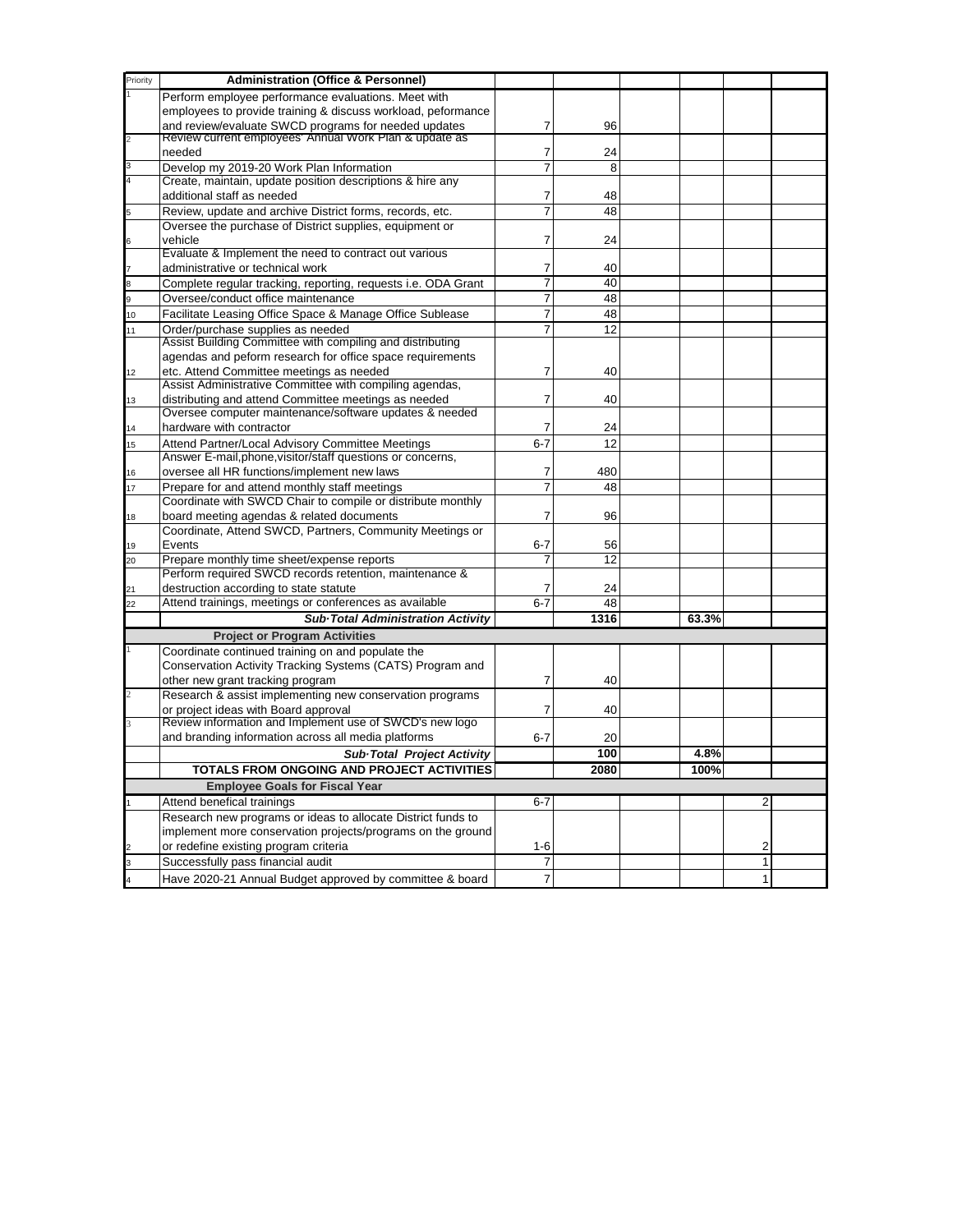### **MARION SWCD WORK PLAN**

| Name:     | <b>Janice Calkins</b>                                                                                                         |                                                  |            |                                            | 2019-2020          |          |                   |  |  |
|-----------|-------------------------------------------------------------------------------------------------------------------------------|--------------------------------------------------|------------|--------------------------------------------|--------------------|----------|-------------------|--|--|
| Position: | <b>Office Coordinator</b>                                                                                                     |                                                  |            | Full-Time<br>Equivalent<br>(FTE) Circle    |                    | Yes      | No                |  |  |
|           | Administrative<br>Circle one: Technical<br>Education                                                                          | Employee ID:                                     | N/A        | <b>Total Full Time</b><br>Yearly Hours     |                    | 2080     |                   |  |  |
|           | <b>Work Period:</b>                                                                                                           | 7/1/19                                           | 6/30/20    | Total<br>Anticipated<br>Number of<br>Hours |                    | 2080     |                   |  |  |
|           |                                                                                                                               | Strategic Plan Anticipated<br><b>Goal Number</b> | # of Hours | Additional #<br>Needed                     | of Hours % of Time | Quantity | Item<br>Completed |  |  |
|           | <b>Personal Time</b>                                                                                                          |                                                  |            |                                            |                    |          |                   |  |  |
|           | Statutory holidays (10 days) + 1 float day (11 total)                                                                         |                                                  | 88         |                                            | 4                  |          |                   |  |  |
|           | Annual Leave (accrue 12 hrs per month)                                                                                        |                                                  | 144        |                                            | $\overline{7}$     |          |                   |  |  |
|           | Sick Leave (accrue 8 Hrs./mo)                                                                                                 |                                                  | 96         |                                            | 4                  |          |                   |  |  |
|           | Other                                                                                                                         |                                                  |            |                                            |                    |          |                   |  |  |
|           | <b>Sub-Total Personal Time</b>                                                                                                |                                                  | 328        |                                            | 15                 |          |                   |  |  |
|           | <b>Ongoing Activities</b>                                                                                                     |                                                  |            |                                            |                    |          |                   |  |  |
| Priority  | Activity/Task<br>Info/MatIs: walk-ins, callers, staff, partners & others, meet, greet,<br>direct, assist, stock, log, display | 6                                                | 650        |                                            | 32                 |          |                   |  |  |
|           | Records Management: Hard & electronic copies -Maintain,<br>Archive, Purge, Update (includes Conference room scheduling)       | $\overline{7}$                                   | 146        |                                            | $\overline{7}$     |          |                   |  |  |
|           | House-Keeping: Office, Kitchen, Supply Rooms secure, tidy.                                                                    | $\overline{7}$                                   | 83         |                                            | 4                  |          |                   |  |  |
|           | <b>Outside Errands:</b> Mail/Bank runs, pick up mat'ls/supplies, other.                                                       | 7                                                | 22         |                                            | 1                  |          |                   |  |  |
|           | <b>Supplies:</b> Office, Postal - Maintain, Stock, Replenish                                                                  | 7                                                | 35         |                                            | 1                  |          |                   |  |  |
|           | Meetings: Staff, Trainings, Other                                                                                             | 6, 7                                             | 81         |                                            | 4                  |          |                   |  |  |
|           | Annual Promo Items: Research, Order, Receive, Inventory<br>(periodically)                                                     | 7                                                | 49         |                                            | $\overline{2}$     |          |                   |  |  |
|           | Event Planning: Annual Mtg (Venue, Dinner, Invites,<br>Eve.Program)                                                           | $\overline{7}$                                   | 52         |                                            | $\overline{2}$     |          |                   |  |  |
|           | Donations: Contact (phone, mail, e-mail) multi-times, Request,<br>Pick-up items, AckForms, Thank you cards, Advertise         | 7                                                | 51         |                                            | 2                  |          |                   |  |  |
| 10        | Posters (sell): Assist, prepare for shipping, mail, log, keep stock av                                                        | 6, 7                                             | 5          |                                            | $\mathbf{1}$       |          |                   |  |  |
| 11        | Promote/Advertise Dist.Events: Facebook, Libraries,<br>Subscribers, etc.                                                      | 6, 7                                             | 228        |                                            | 11                 |          |                   |  |  |
| 12        | Volunteers: Keep data bases for each updated                                                                                  | 6, 7                                             | 5          |                                            | $\mathbf{1}$       |          |                   |  |  |
|           | Sub-Total Administrative/Operations                                                                                           |                                                  | 1407       |                                            | 68                 |          |                   |  |  |
|           | <b>Project or Program Activities</b>                                                                                          |                                                  |            |                                            |                    |          |                   |  |  |
| Priority  | Activity/Task                                                                                                                 |                                                  |            |                                            |                    |          |                   |  |  |
|           | <b>Brochure Acquisitions - Index &amp; Log Updates</b><br>Misc. Other Duties/Activities (assist w/special projects, mailings, | All Goals<br>$\overline{7}$                      | 83<br>83   |                                            | 4<br>4             |          |                   |  |  |
|           | phone calls, events)<br>Newsletter (Qtrly)- Articles                                                                          | All Goals                                        | 13         |                                            | 1                  |          |                   |  |  |
|           | <b>Sub-Total Project Activity</b>                                                                                             |                                                  | 179        |                                            | 9                  |          |                   |  |  |
|           | <b>Outreach</b> (Events & Marketing)                                                                                          | Goal #                                           | # Hrs.     | Addl Hrs?                                  | % Time             | Quantity | Completed?        |  |  |
|           | Events-Workshops: Saturday Market, Other (includes set-up & pre                                                               | 6, 7                                             | 63         |                                            | 3                  |          |                   |  |  |
|           | Facebook (assist in creation of posts)                                                                                        | All Goals                                        | 20         |                                            | 1                  |          |                   |  |  |
|           | <b>ODA</b>                                                                                                                    | 1, 2, 3, 4                                       | 21         |                                            | 1                  |          |                   |  |  |
|           | <b>Sub-Total Outreach</b>                                                                                                     |                                                  | 104        |                                            | 5                  |          |                   |  |  |
|           | Education                                                                                                                     | Goal #                                           | # Hrs.     | Addl Hrs?                                  | % Time             | Quantity | Completed?        |  |  |
|           | <b>Sub-Total Education</b>                                                                                                    |                                                  | 0          |                                            | 0                  |          |                   |  |  |
|           |                                                                                                                               |                                                  |            |                                            |                    |          |                   |  |  |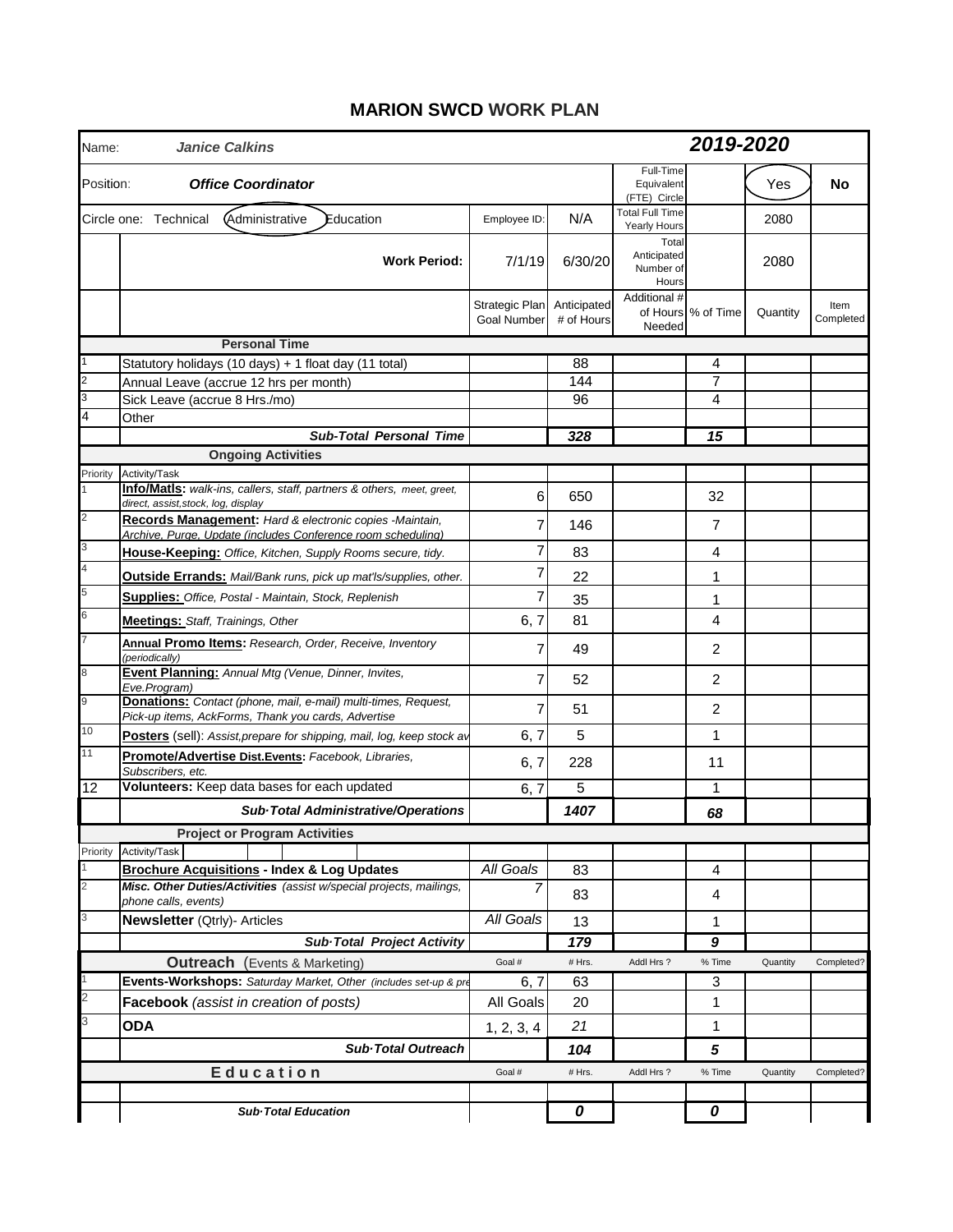|   | Program Activities                                                                                     | Goal #     | # Hrs. | Addl Hrs?                       | % Time | Quantity | Completed? |
|---|--------------------------------------------------------------------------------------------------------|------------|--------|---------------------------------|--------|----------|------------|
|   | <b>MES:</b> Connect with area Landscapers/Gardeners,                                                   | 1, 4, 6, 7 | 62     |                                 | 3      | 50       |            |
|   | Advertise with flyers, mailings, posts on web, FB, CCTV Com.Billbo                                     |            |        |                                 |        |          |            |
|   | Sub Total Program Activities                                                                           |            | 62     |                                 | 3      |          |            |
|   | TOTALS FROM PERSONAL TIME, ONGOING AND PROJECT ACTIVITIES                                              |            | 2080   |                                 | 100    |          |            |
|   | <b>Employee Goals for Fiscal Year</b>                                                                  |            |        |                                 |        |          |            |
|   | Continue update of Resources Catalog & Resources<br>Source Catalog                                     |            | 30     | Incorporated in<br>above Totals |        |          |            |
| 2 | Purge Computer & File Cabinets of old/obsolete matls                                                   |            | 30     | Incorporated in<br>above Totals |        |          |            |
| 3 | Work w/Staff to update & Create New Vinyl Banners<br>and other Display Items (for long term use)       |            | 10     | Incorporated in<br>above Totals |        |          |            |
| 4 | Research & Acquire New Info Matls to replace<br>old/outdated (Staff approved)                          |            | 20     | Incorporated in<br>above Totals |        |          |            |
| 5 | Once New District Logo, Colors, Fonts are defined,<br>assist in update of District materials/brochures |            | 30     | Incorporated in<br>above Totals |        |          |            |
| 6 | Continue to assist staff with advertising and outreach<br>projects; and increase ways to advertise     |            | 30     | Incorporated in<br>above Totals |        |          |            |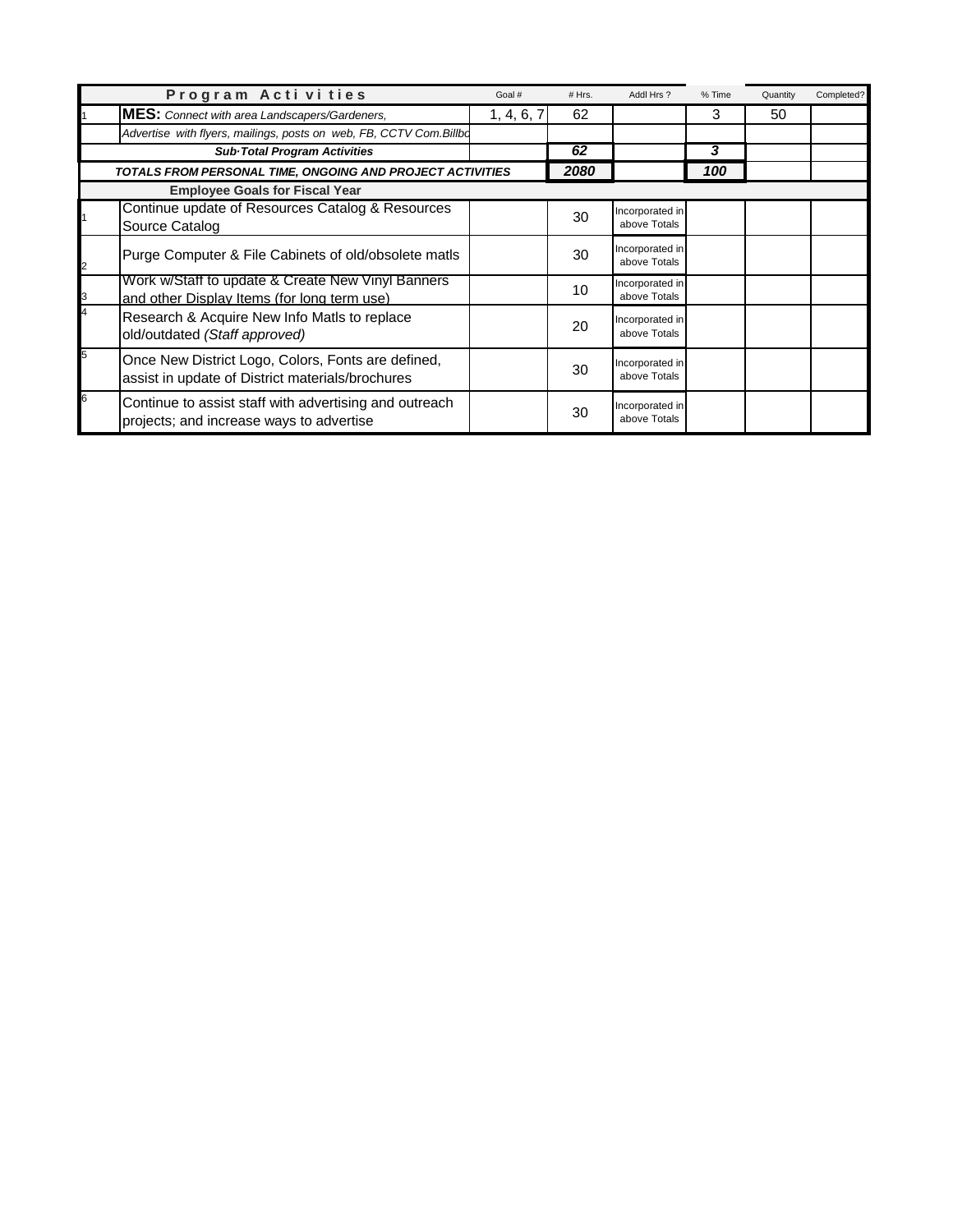|                | <b>MARION SWCD EMPLOYEE WORK PLAN</b>                       |                               |                           |                                   |          |                  |
|----------------|-------------------------------------------------------------|-------------------------------|---------------------------|-----------------------------------|----------|------------------|
| Name:          | Jenny Meisel                                                |                               |                           |                                   |          |                  |
|                |                                                             |                               |                           | Full-Time<br>Equivale<br>nt (FTE) |          |                  |
| Position:      | Native and Invasive Plant Specialist                        |                               |                           | Circle                            |          | No               |
|                |                                                             |                               |                           | <b>Total Full</b><br>Time         |          |                  |
| Circle one:    | Administrative<br>$\sf Technical$<br>Education              |                               |                           | YearlyHo                          |          |                  |
|                |                                                             | Employee ID:                  | N/A                       | urs<br>Total                      | 2080     |                  |
|                |                                                             |                               |                           | Anticipat                         |          |                  |
|                |                                                             |                               |                           | ed<br>Number                      |          |                  |
|                | <b>Work Period:</b>                                         | 7/1/19                        | 6/30/20                   | of Hours                          | 1872     | 90%              |
|                |                                                             |                               |                           |                                   |          |                  |
|                |                                                             | Strategic Plan<br>Goal Number | Anticipated<br># of Hours | % of<br>Time                      | Quantity | Item<br>Complete |
|                |                                                             |                               |                           |                                   |          |                  |
|                | <b>Personal Time</b>                                        |                               |                           |                                   |          |                  |
| 2              | Statutory holidays (10 days)                                |                               | 80                        | 4.3                               |          |                  |
|                | Floater Day (1 Day-Employee works more than 20 hrs per wk)  |                               | 8                         | 0.4                               |          |                  |
| 3              | Annual Leave (10.8 hours/month)                             |                               | 129.6                     | 6.9                               |          |                  |
|                | Sick Leave (7.2 hours/month)<br>Other                       |                               | 86.4                      | 4.6                               |          |                  |
|                |                                                             |                               | 304                       | 16.2                              |          |                  |
|                | <b>Sub-Total Personal Time</b>                              |                               |                           |                                   |          |                  |
|                | <b>Ongoing Activities</b>                                   |                               |                           |                                   |          |                  |
| Priority       | Activity/Task                                               |                               |                           |                                   |          |                  |
|                |                                                             |                               |                           |                                   |          |                  |
|                | Administration: Maintain files, annual meeting; assist with | 7                             | 80                        | 4.3                               |          |                  |
|                | interviewing and hiring employees; answer phone             |                               |                           |                                   |          |                  |
| $\overline{2}$ | Coordinate annual native plant sale (see hours below)       | 1, 3, 4, 5, 6, 7              |                           |                                   |          |                  |
| 3              | <b>Attend Staff meetings</b>                                | 7                             | 36                        | 1.9                               | 12       |                  |
|                | Attend Trainings not related to specific topic below; ie    |                               |                           |                                   |          |                  |
|                | computer, first aid, etc.                                   | $\overline{7}$                | 16                        | 0.9                               | 3        |                  |
|                | Sub-Total Ongoing Activity                                  |                               | 132                       | 7.1                               |          |                  |
|                | <b>Project or Program Activities</b>                        |                               |                           |                                   |          |                  |
| Priority       | Activity/Task                                               |                               |                           |                                   |          |                  |
|                | <b>Native Plant Sale</b>                                    |                               |                           |                                   |          |                  |
|                | coordinate volunteers and staff at plant sale               | 6,7                           | 30                        | 1.6                               |          |                  |
|                | Work with vendors to order and secure plant material; work  | 5,7                           | 30                        | 1.6                               |          |                  |
|                | with Bauman's to secure venue                               |                               |                           |                                   |          |                  |
|                | Develop plant list and create documents for the plant sale: |                               |                           |                                   |          |                  |
|                | advertising flyers, handouts, newsletter articles, etc.     | 1,3,4,5,6                     | 30                        | 1.6                               | 6        |                  |
|                |                                                             |                               |                           |                                   |          |                  |
|                | advertising and outreach for plant sale: create press       |                               |                           |                                   |          |                  |
|                | release, prepare documents for media, talk to media,        | 5,6,7                         | 36                        | 1.9                               |          |                  |
|                | submit plant sale information to online media outlets and   |                               |                           |                                   |          |                  |
| 4              | partners etc                                                |                               |                           |                                   |          |                  |
|                | set up/take down and gather material, supplies and pick up  | 5,6,7                         | 36                        | 1.9                               |          |                  |
| 5              | plants for plant sale                                       |                               |                           |                                   |          |                  |
| 6              | create/organize labels and signage for plants               | 5,6,7                         | 8                         | 0.4                               |          |                  |
|                | <b>Subtotal: Native Plant Sale</b>                          |                               | 140                       | 7.5                               |          |                  |

 $\blacksquare$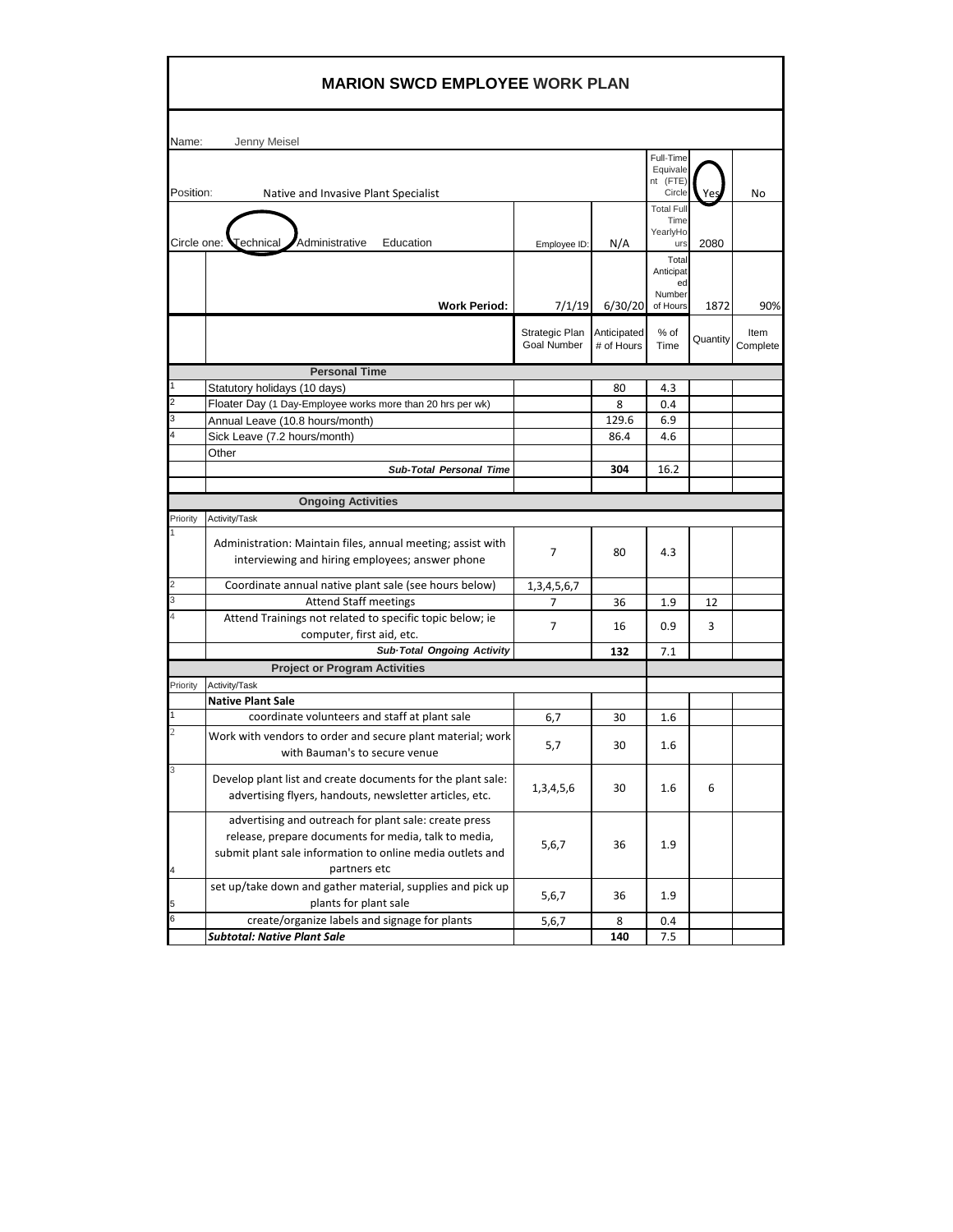|                         | <b>Native Plant Program</b>                                                                                                                                                                                                              |                     |     |      |                |  |
|-------------------------|------------------------------------------------------------------------------------------------------------------------------------------------------------------------------------------------------------------------------------------|---------------------|-----|------|----------------|--|
|                         | Promote the use of native plants in the landscape by<br>Providing technical assistance to the public and staff<br>regarding native plants (phone calls, emails, site visits, plant<br>ID assistance); track activity using CATS program  | 1, 2, 3, 4, 5, 6, 7 | 64  | 3.4  |                |  |
|                         | develop newsletter articles, presentations and documents<br>related to native plants; coordinate with other agencies and<br>organizations                                                                                                | 1, 2, 3, 4, 5, 6, 7 | 24  | 1.3  | 3              |  |
| 3                       | Develop materials and outreach to promote oak and prairie<br>habitat conservation. Work with local partners. Attend<br>trainings and meetings related to oak conservation (CPOP<br>conference every other year)                          | 5,6,7               | 72  | 3.8  |                |  |
| 4                       | Attend trainings related to native plants                                                                                                                                                                                                | 1,2,3,4,5           | 24  | 1.3  |                |  |
| 5                       | collect and organize photos and herbarium specimens                                                                                                                                                                                      | 5,7                 | 8   | 0.4  |                |  |
|                         | <b>Subtotal: Native Plant Program</b>                                                                                                                                                                                                    |                     | 192 | 10.3 |                |  |
|                         | <b>Invasive Plants Program</b>                                                                                                                                                                                                           |                     |     |      |                |  |
|                         | Provide technical assistance to the public and staff<br>regarding invasive plants (phone calls, emails, site visits,<br>plant ID assistance); respond to invasive hotline reports;<br>track activity using CATS program                  | 1,3,4,5,6,7         | 140 | 7.5  |                |  |
| 2                       | coordinate with other agencies and organizations on<br>invasive plant issues: No Ivy Coalition, Marion County Weed<br>Control District, Oregon Dept of Ag, City of Salem etc., WIN<br>steering committee, Chair the Mid Willamette CWMA. | 1, 3, 4, 5, 6, 7    | 40  | 2.1  |                |  |
| 3                       | develop newsletter articles, presentations and other<br>informational documents related to invasive plants                                                                                                                               | 1, 3, 4, 5, 6, 7    | 40  | 2.1  | 3              |  |
| 4                       | Attend trainings related to invasive plants--Annual Events (4<br>County Pull Together/ODA noxious Weed Symposium-every<br>other year, etc)                                                                                               | 1,2,3,4,5           | 24  | 1.3  | 2              |  |
| 5                       | work with the City of Salem on Knotweed treatment<br>project; contact landowners to gain permission to conduct<br>treatments and inform them about the project                                                                           | 1, 3, 4, 5, 6, 7    | 10  | 0.5  |                |  |
|                         | collect and organize photos and herbarium specimens                                                                                                                                                                                      | 5,7                 | 8   | 0.4  |                |  |
|                         | <b>Subtotal: Invasive Plant Program</b>                                                                                                                                                                                                  |                     | 262 | 14.0 |                |  |
|                         | <b>Invasive Plant Surveys</b><br>OSWB Grant: Partner with NSWC to carry out grant for<br>ludwigia surveys and treatment: participate in planning,<br>surveys, landowner outreach, treatment activities                                   | 5,6,7               | 100 | 5.3  |                |  |
| $\overline{\mathbf{c}}$ | Assist NSWC with OSWB application and project planning<br>for phase 2 of the Ludwigia survey and treatment project<br>along the North Santiam River.                                                                                     | 5,6,7               | 64  | 3.4  |                |  |
| 3                       | Maintain and update GPS equipment for survey use                                                                                                                                                                                         | 5,7                 | 10  | 0.5  |                |  |
|                         | <b>Subtotal: Invasive Plant Surveys</b><br><b>Backyard Habitat</b>                                                                                                                                                                       |                     | 174 | 9.3  |                |  |
| 1                       | Provide education and outreach on native plants,<br>pollinators, wildlife and stormwater management in the<br>urban landscape to landowners and Master Gardeners                                                                         | 1, 2, 3, 4, 5, 6, 7 | 40  | 2.1  |                |  |
| 2                       | Contact local retail nurseries about carrying native plants                                                                                                                                                                              | 5,6,7               | 40  | 2.1  |                |  |
|                         | Attend trainings related to backyard habitat/Urban<br>habitat/ecology conservation                                                                                                                                                       | 1,2,3,4,5,6,7       | 16  | 0.9  | $\overline{2}$ |  |
|                         | <b>Subtotal: Backyard Habitat</b>                                                                                                                                                                                                        |                     | 56  | 3.0  |                |  |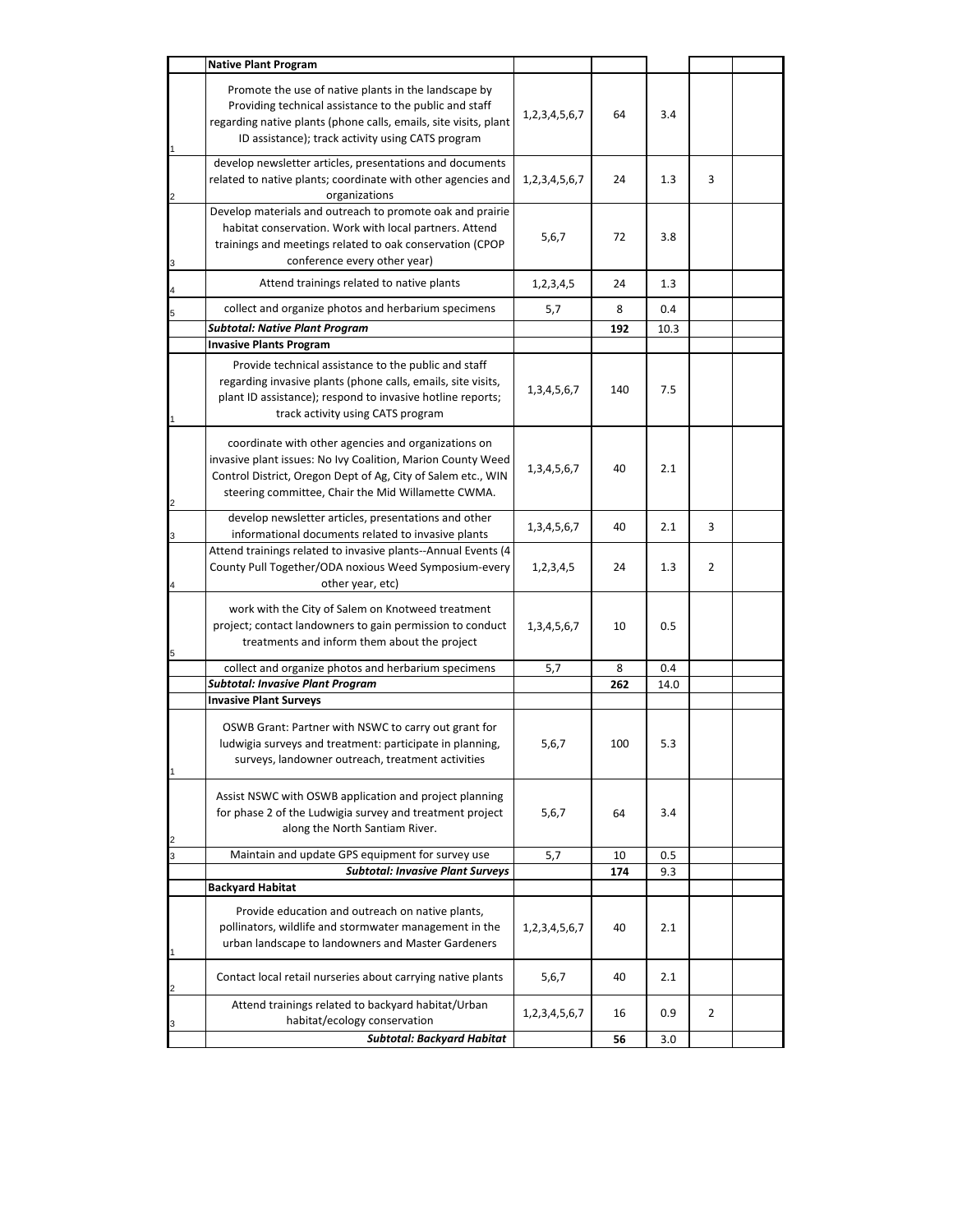|                | <b>Education and Outreach</b>                                                                                                                                                                                                                                                                                     |                     |             |             |                |  |
|----------------|-------------------------------------------------------------------------------------------------------------------------------------------------------------------------------------------------------------------------------------------------------------------------------------------------------------------|---------------------|-------------|-------------|----------------|--|
| 1              | Assist with Education and Outreach Events sponsored by<br>the District or other agency partners; including tri county<br>sponsored workshops (dry farming, soils workshop,<br>pollinators, etc). Education and Outreach activities related<br>to specific programs is accounted for within that program<br>above. | 1, 3, 4, 5, 6, 7    | 36          | 1.9         | 6              |  |
| $\overline{2}$ | Assist with education events: Salmon Watch, Down by the<br>Riverside, Home School Day, provide assistance as needed<br>for schools etc.                                                                                                                                                                           | 1, 3, 4, 5, 6, 7    | 56          | 3.0         | 6              |  |
| З              | assist with coordination and attending outreach events:<br>Saturday market, Earth Day, etc                                                                                                                                                                                                                        | 1, 3, 4, 5, 6, 7    | 24          | 1.3         | 3              |  |
|                | Assist with organizing and hosting 3 urban workshops                                                                                                                                                                                                                                                              | 1, 3, 4, 5, 6, 7    | 24          | 1.3         | 3              |  |
|                | <b>Subtotal: Education and Outreach</b>                                                                                                                                                                                                                                                                           |                     | 140         | 7.5         |                |  |
| $\overline{1}$ | LAP-Technical Assistance/Conservation Planning<br>Provide LAP support and technical assistance for planning<br>staff; conduct site visits, create maps, site visit write ups;<br>write specs for projects; support for ODA focus area                                                                             | 1, 2, 3, 4, 5, 6, 7 | 184         | 9.8         |                |  |
| $\overline{c}$ | update and input client data into CATS database                                                                                                                                                                                                                                                                   | 1,2,3,4,5,6         | 100         | 5.3         |                |  |
| 3              | Provide GIS support for staff                                                                                                                                                                                                                                                                                     | 1, 2, 3, 4, 5, 6, 7 | 24          | 1.3         |                |  |
| 4              | Attend weekly tech meetings                                                                                                                                                                                                                                                                                       | 1,2,3,4,5           | 100         | 5.3         | 10             |  |
| 5              | Manage GIS Data                                                                                                                                                                                                                                                                                                   | 1,2,3,4,5,6         | 16          | 0.9         |                |  |
| 6              | continue to research partnering options and opportunities<br>for ArcCollector/ArcGIS Online accounts                                                                                                                                                                                                              | 1,2,3,4,5           | 16          | 0.9         |                |  |
|                | Take training courses for ArcGIS online                                                                                                                                                                                                                                                                           | 1,2,3,4,5           | 24          | 1.3         | $\overline{4}$ |  |
|                | <b>Subtotal: Lap Assistance/Conservation Planning</b>                                                                                                                                                                                                                                                             |                     | 464         | 24.8        |                |  |
|                | Sub-Total Project Activity<br>Sub-Total Ongoing Activity                                                                                                                                                                                                                                                          |                     | 1428<br>140 | 76.3<br>7.5 |                |  |
|                | TOTALS FROM ONGOING AND PROJECT ACTIVITIES<br><b>TOTALS FROM PERSONAL TIME</b>                                                                                                                                                                                                                                    |                     | 1568        | 83.8        |                |  |
|                | <b>TOTAL TIME</b>                                                                                                                                                                                                                                                                                                 |                     | 304         | 16.2        |                |  |
|                |                                                                                                                                                                                                                                                                                                                   |                     | 1872        | 100.0       |                |  |
| $\overline{1}$ | <b>Employee Goals for Fiscal Year</b><br>Take online GIS training courses--learn ArcGIS<br>Online/ArcCollector for ipad data collection. Develop<br>database for staff data collection.                                                                                                                           |                     |             |             |                |  |
| $\overline{2}$ | Work with local retail nurseries to provide native plants                                                                                                                                                                                                                                                         |                     |             |             |                |  |
| 3              | Develop materials to promote oak and prairie habitat<br>conservation                                                                                                                                                                                                                                              |                     |             |             |                |  |
| 4              | Stay more current on CATS entries                                                                                                                                                                                                                                                                                 |                     |             |             |                |  |
|                | Take a leadership or project management course/training                                                                                                                                                                                                                                                           |                     |             |             |                |  |
|                |                                                                                                                                                                                                                                                                                                                   |                     |             |             |                |  |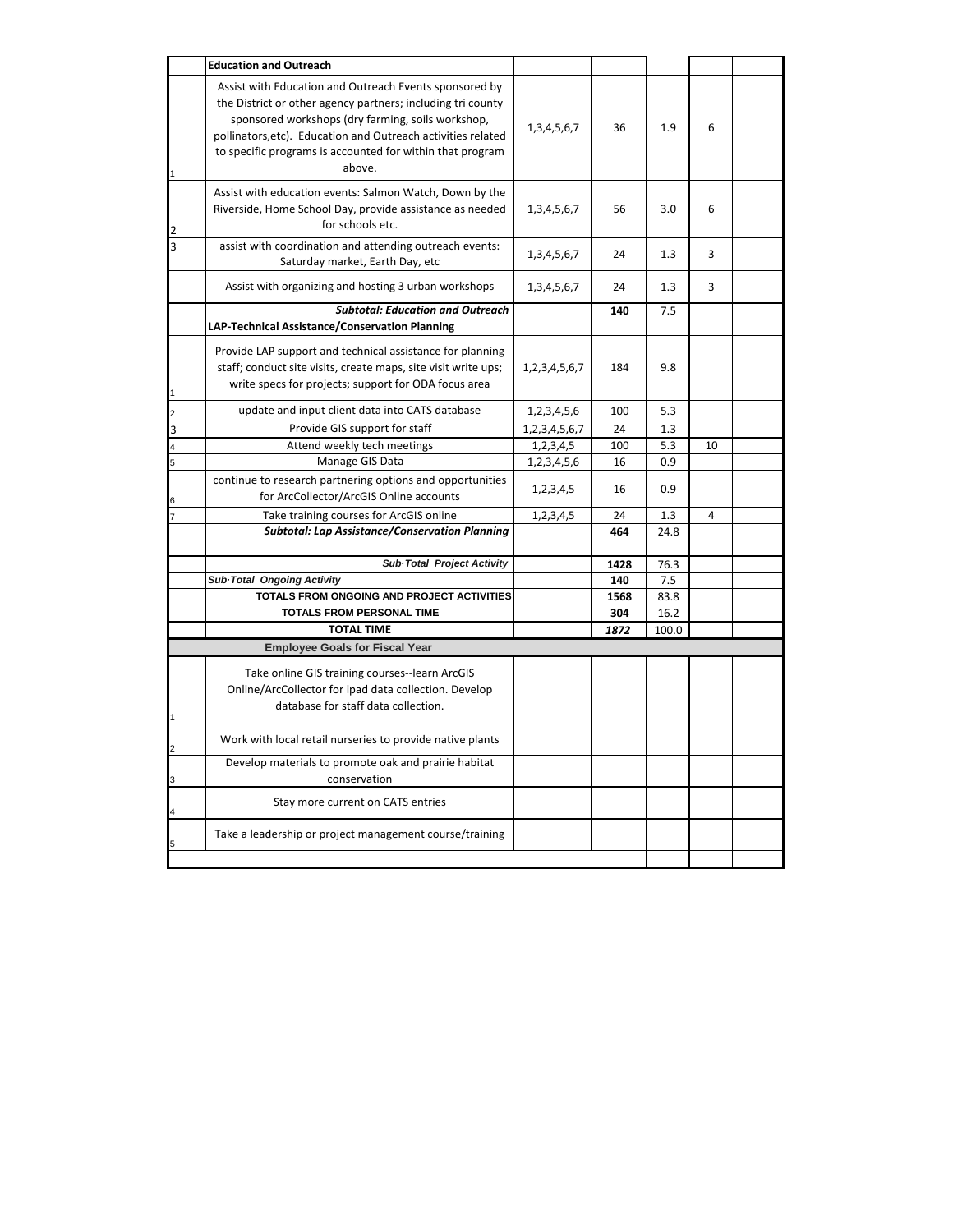|                | Name: Meredith J Hoffman                                   |                                      | Full-Time                 |                                            |                    |      |                  |
|----------------|------------------------------------------------------------|--------------------------------------|---------------------------|--------------------------------------------|--------------------|------|------------------|
|                | Position: Conservation Planner & Water Quality Specialist  |                                      |                           | Equivalent<br>(FTE) Circle                 |                    | Yes  | No               |
|                | Circle one: (Technical<br>Administrative<br>Education      | Employee ID:                         | N/A                       | <b>Total Full Time</b><br>YearlyHours      |                    | 2080 |                  |
|                | <b>Work Period:</b>                                        | 7/1/19                               | 6/30/20                   | Total<br>Anticipated<br>Number of<br>Hours |                    | 2080 |                  |
|                |                                                            | Strategic Plan<br><b>Goal Number</b> | Anticipated<br># of Hours | Addiitional #<br>of Hours<br>Needed        | % of Time Quantity |      | Item<br>Complete |
|                | <b>Personal Time</b>                                       |                                      |                           |                                            |                    |      |                  |
|                | Statutory holidays (10 days)                               |                                      | 80                        |                                            |                    |      |                  |
| $\overline{2}$ | Floater Day (1 Day-Employee works more than 20 hrs per wk) |                                      | 8                         |                                            |                    |      |                  |
| 3              | <b>Annual Leave</b>                                        |                                      | 96                        |                                            |                    |      |                  |
|                | <b>Sick Leave</b>                                          |                                      | 96                        |                                            |                    |      |                  |
|                | Other- unpaid leave as needed                              |                                      | 80                        |                                            |                    |      |                  |
|                | <b>Sub-Total Personal Time</b>                             |                                      | 360                       |                                            | 17.3%              |      |                  |
|                |                                                            |                                      |                           |                                            |                    |      |                  |
|                | <b>Ongoing Activities</b>                                  |                                      |                           |                                            |                    |      |                  |
| Priority       | Activity/Task                                              |                                      |                           |                                            |                    |      |                  |
| $\overline{2}$ | Creation, development of project plans/ Con Plans          | 1 thru 5                             | 225                       |                                            |                    | 20   |                  |
| 3              | Tech review for LAP, SPG and OWEB, inc initial set up      | 1 thru 5                             | 125                       |                                            |                    |      |                  |
| $\overline{4}$ | Implement projects, monitor, reevaluate project timelines. | 1 thru 5                             | 105                       |                                            |                    |      |                  |
| 5              | Support and evaluate past projects                         | 1 thru 5                             | 40                        |                                            |                    | 5    |                  |
|                | Technical Partnership building/WQ Mtgs                     | 1 thru 5                             | 40                        |                                            |                    |      |                  |
| 8              | ODA: WQ mapping 1st and 8th quarters                       | 1 thru 5                             | 180                       |                                            |                    |      |                  |
| 9              | Outreach to new Agricultural Groups                        | 1 thru 5                             | 30                        |                                            |                    | 3    |                  |
|                | <b>Support for Educational Events</b>                      | 6                                    | 30                        |                                            |                    | 3    |                  |
| 10             | Record Keep and data management                            | 1 thru 5                             | 90                        |                                            |                    |      |                  |
| 11             | CATS continued data entry and training                     | 1 thru 5                             | 45                        |                                            |                    | 30   |                  |
| 12             | Office duties                                              | 7                                    | 30                        |                                            |                    |      |                  |
| 13             | Organization and Clean up                                  | 7                                    | 23                        |                                            |                    |      |                  |
| 14             | Ongoing training, webinar, seminar, publications           | 1 thru 5                             | 99                        |                                            |                    | 40   |                  |
| 16             | <b>District Operations</b>                                 | 7                                    | 95                        |                                            |                    |      |                  |
| 18             | Manure Mngmt & other Small farmer meetings                 | 1 thru 5                             | 32                        |                                            |                    | 3    |                  |
| 19             |                                                            |                                      |                           |                                            |                    |      |                  |
| 20<br>21       |                                                            |                                      |                           |                                            |                    |      |                  |
| 22             |                                                            |                                      |                           |                                            |                    |      |                  |
| 23             |                                                            |                                      |                           |                                            |                    |      |                  |
| 24             |                                                            |                                      |                           |                                            |                    |      |                  |
| 25             |                                                            |                                      |                           |                                            |                    |      |                  |
|                | <b>Sub-Total Ongoing Activity</b>                          |                                      | 1189                      |                                            | 57.2%              |      |                  |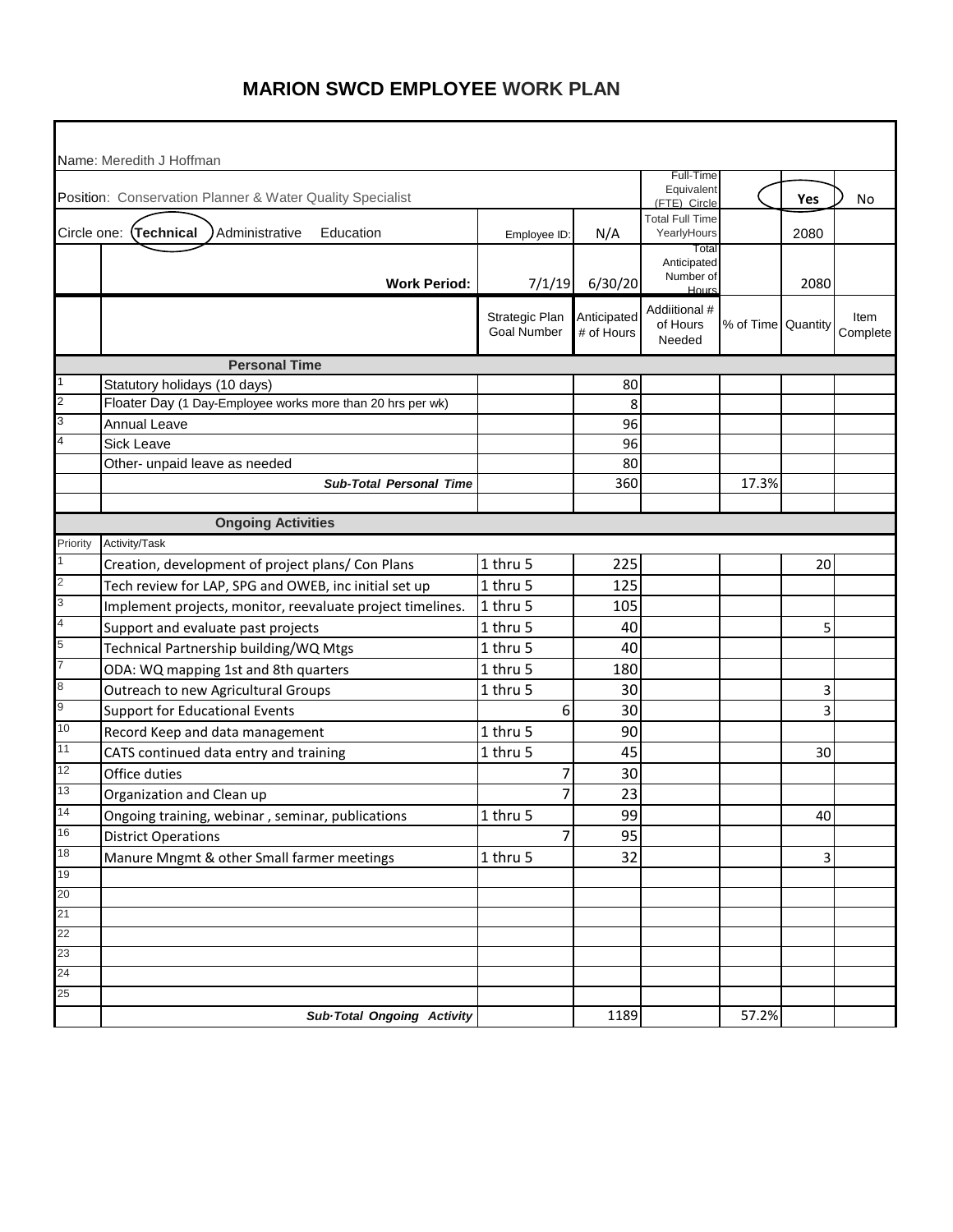|                | <b>Project or Program Activities</b>                         |               |      |        |  |
|----------------|--------------------------------------------------------------|---------------|------|--------|--|
| Priority       | Activity/Task                                                |               |      |        |  |
|                | <b>District Conservation Programs: LAP</b>                   | 1,2,3,4,5     | 266  |        |  |
| $\overline{c}$ | <b>District Conservation Programs: SPG</b>                   | 1, 2, 3, 4, 5 | 20   |        |  |
| 3              | Conservation Programs: OWEB & CREP                           | 1, 2, 3, 4, 5 | 20   |        |  |
| 4              | Program/Project Lead New project Soil Your Undies            | 6             | 25   |        |  |
| 5              | ODA Water Quality Program, No Santiam                        | 1,2,3,4,5,6   | 190  |        |  |
| 6              | AgWQ: LAC Meetings and reports                               | 1,2,3,4,5,6   | 10   |        |  |
| 7              |                                                              |               |      |        |  |
| 8              |                                                              |               |      |        |  |
| 9              |                                                              |               |      |        |  |
| 10             |                                                              |               |      |        |  |
| 26             |                                                              |               |      |        |  |
| 27             |                                                              |               |      |        |  |
| 28             |                                                              |               |      |        |  |
| 29             |                                                              |               |      |        |  |
| 30             |                                                              |               |      |        |  |
|                | Sub-Total Project Activity                                   |               | 531  | 25.5%  |  |
|                |                                                              |               |      |        |  |
|                | DTALS FROM PERS TIME, ONGOING AND PROJECT ACTIVITIES         |               | 2080 | 100.0% |  |
|                | <b>Employee Goals for Fiscal Year</b>                        |               |      |        |  |
|                | Increase my knowledge of soil & water management             |               |      |        |  |
| 2              | Develop landowner & community contacts                       |               |      |        |  |
| 3              | Increase my awareness of conservation issues in MC           |               |      |        |  |
| 4              | Improve knowledge of Ag WQ management & soils                |               |      |        |  |
| 5              | Inc. understanding of MC Land use, policies, permits, rights |               |      |        |  |
| 6              | Get DrainageEngineering Information documented               |               |      |        |  |
|                | Increase understanding of other agency programs              |               |      |        |  |
| 8              | Improve data management and learn CATS program               |               |      |        |  |
| 9              |                                                              |               |      |        |  |
| 10             |                                                              |               |      |        |  |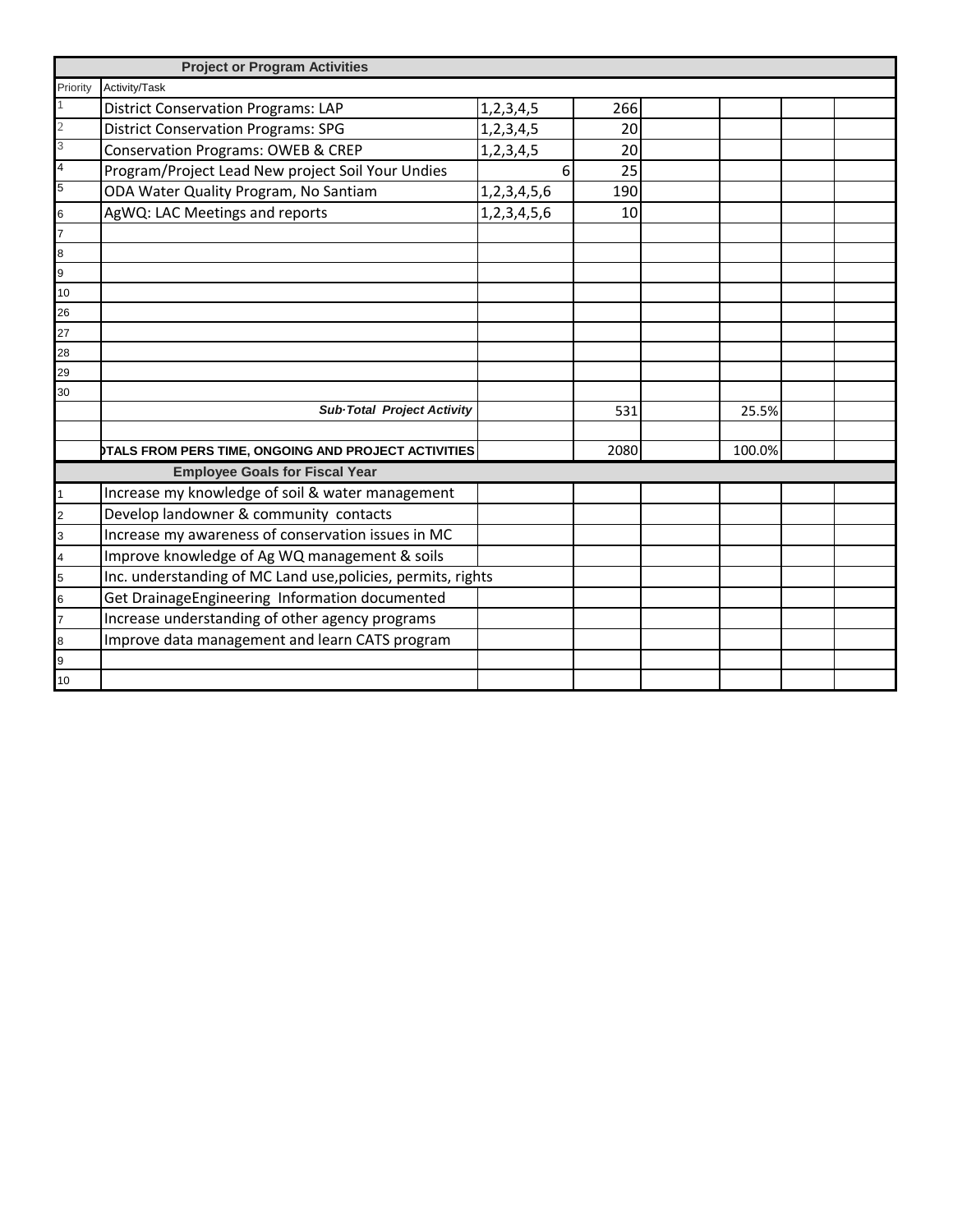|                           | Name: Sarah Hamilton                                                                                                                                                                        | <b>Full-Time Equivalent</b><br>(FTE) Circle   | Yes                       | No        |              |                         |  |  |
|---------------------------|---------------------------------------------------------------------------------------------------------------------------------------------------------------------------------------------|-----------------------------------------------|---------------------------|-----------|--------------|-------------------------|--|--|
|                           | <b>Position: Restoration Project Coordinator</b>                                                                                                                                            | <b>Total Full Time Yearly</b><br><b>Hours</b> | 2080                      |           |              |                         |  |  |
|                           | Circle one: (Technical<br>Administrative Education                                                                                                                                          | <b>Total Anticipated</b>                      | 2080                      |           |              |                         |  |  |
| <b>Personal Time</b>      |                                                                                                                                                                                             | <b>Number of Hours</b>                        |                           |           |              |                         |  |  |
|                           |                                                                                                                                                                                             |                                               |                           |           |              |                         |  |  |
|                           | <b>Activity/Task</b>                                                                                                                                                                        | <b>Strategic Plan Goal</b><br><b>Number</b>   | Anticipated<br># of Hours | % of Time | Quantity     | Item<br>Complete        |  |  |
|                           | Statutory holidays (10 days)                                                                                                                                                                | 8                                             | 80                        | 3.85%     | 10           |                         |  |  |
|                           | Floater Day (Employee works more than 20 hrs per wk)                                                                                                                                        | 8                                             | 8                         | 0.38%     | $\mathbf 1$  |                         |  |  |
|                           | Annual Leave                                                                                                                                                                                | 8                                             | 96                        | 4.62%     | 12           |                         |  |  |
|                           | Sick Leave                                                                                                                                                                                  | 8                                             | 96                        | 4.62%     | 12           |                         |  |  |
|                           | Other                                                                                                                                                                                       | 8                                             | 0                         | 0.00%     |              |                         |  |  |
|                           | <b>Sub-Total Personal Time</b>                                                                                                                                                              |                                               | 280                       | 13.46%    |              |                         |  |  |
| <b>Ongoing Activities</b> |                                                                                                                                                                                             |                                               |                           |           |              |                         |  |  |
|                           | Priority Activity/Task                                                                                                                                                                      | <b>Strategic Plan Goal</b><br><b>Number</b>   | Anticipated<br># of Hours | % of Time | Quantity     | Item<br><b>Complete</b> |  |  |
| 1                         | Administration: Maintain files; annual meeting; check email; answer phone                                                                                                                   | 8                                             | 60                        | 2.88%     |              |                         |  |  |
| $\overline{2}$            | Attend trainings not related to specific topic below, ie. computer, first aid, etc.                                                                                                         | 8                                             | 12                        | 0.58%     |              |                         |  |  |
| 1                         | Attend staff meetings                                                                                                                                                                       | 8                                             | 36                        | 1.73%     | 12           |                         |  |  |
|                           | <b>Subtotal: Ongoing Activity</b>                                                                                                                                                           |                                               | 108                       | 5.19%     |              |                         |  |  |
|                           | <b>Project or Program Activities</b>                                                                                                                                                        |                                               |                           |           |              |                         |  |  |
|                           | Priority Activity/Task                                                                                                                                                                      | <b>Strategic Plan Goal</b><br><b>Number</b>   | Anticipated<br># of Hours | % of Time | Quantity     | Item<br>Complete        |  |  |
|                           | <b>Technical and Grant Assistance and Conservation Planning</b>                                                                                                                             |                                               |                           |           |              |                         |  |  |
| $\mathbf{1}$              | Technical Assistance; conduct site visits and provide phone and email technical assistance; assist                                                                                          | 1,3,4,5,6,7                                   | 276                       | 13.27%    |              |                         |  |  |
|                           | landowners and partners with projects, plans, and other conservation concerns                                                                                                               |                                               |                           |           |              |                         |  |  |
| 1                         | LAP, SPG, and OWEB grant support; provide project development and grant writing assistance;<br>oversee project installation; provide project reports                                        | 1, 3, 4, 5, 6                                 | 140                       | 6.73%     |              |                         |  |  |
| $\overline{2}$            | Assist staff, partners, and landowners with invasive and native plant identification, reporting, data<br>collection, education and outreach materials development and the native plant sale | 5,6,7                                         | 50                        | 2.40%     |              |                         |  |  |
| $\mathbf{2}$              | Update and input client data into CATS database                                                                                                                                             | 6,8                                           | 30                        | 1.44%     |              |                         |  |  |
| $\overline{\mathbf{2}}$   | Provide GIS support for staff                                                                                                                                                               | 6,8                                           | 20                        | 0.96%     |              |                         |  |  |
| 3                         | Attend weekly tech meetings                                                                                                                                                                 | 6,8                                           | 100                       | 4.81%     | 52           |                         |  |  |
|                           | Subtotal: LAP & SPG Assistance/Conservation Planning                                                                                                                                        |                                               | 616                       | 29.62%    |              |                         |  |  |
|                           | North Santiam Watershed Council Project Coordination                                                                                                                                        |                                               |                           |           |              |                         |  |  |
| $\mathbf{1}$              | Technical Assistance; conduct site visits and provide phone and email technical assistance to<br>landowners, council members, partners, and the public                                      | 1, 3, 4, 5, 6, 7                              | 250                       | 12.02%    |              |                         |  |  |
| 1                         | Grant support; provide project development and grantwriting assistance; oversee project<br>implementation; monitor effectiveness; create project report                                     | 1,3,4,5,6                                     | 300                       | 14.42%    |              |                         |  |  |
| $\mathbf{z}$              | Support community outreach projects; develop classes, find speakers, develop outreach materials,                                                                                            | 7                                             | 180                       | 8.65%     |              |                         |  |  |
| з                         | and report outcomes<br>Provide GIS support for the work of the council                                                                                                                      | 6,8                                           | 56                        | 2.69%     |              |                         |  |  |
|                           | Subtotal: North Santiam Watershed Council                                                                                                                                                   |                                               | 786                       | 37.79%    |              |                         |  |  |
|                           | Diversity, Equity, and Inclusion Planning                                                                                                                                                   |                                               |                           |           |              |                         |  |  |
| 1                         | DEI training, education, and research                                                                                                                                                       | 6                                             | 120                       | 5.77%     |              |                         |  |  |
| 1                         | Develop organizational (in-facing) DEI Plan, including education for staff and directors                                                                                                    | 6                                             | 60                        | 2.88%     | $\mathbf{1}$ |                         |  |  |
| 1                         | Develop community (out-facing) DEI Plan to better serve our diverse community                                                                                                               | 6                                             | 80                        | 3.85%     | $\mathbf{1}$ |                         |  |  |
| $\mathbf{2}$              | Develop program reports                                                                                                                                                                     | 6,8                                           | 30                        | 1.44%     | $\mathbf{1}$ |                         |  |  |
|                           | Subtotal: Diversity, Equity, and Inclusion Planning                                                                                                                                         |                                               | 290                       | 13.94%    |              |                         |  |  |
|                           | Sub-Total Program and Project Activity                                                                                                                                                      |                                               | 906                       | 43.56%    |              |                         |  |  |
|                           | Subtotal from North Santiam Watershed Council                                                                                                                                               |                                               | 786                       | 37.79%    |              |                         |  |  |
|                           | Sub-Total Ongoing Activity                                                                                                                                                                  |                                               | 108                       | 5.19%     |              |                         |  |  |
|                           | TOTALS FROM ONGOING AND PROJECT ACTIVITIES                                                                                                                                                  |                                               | 1800                      | 86.54%    |              |                         |  |  |
|                           | TOTALS FROM PERSONAL TIME                                                                                                                                                                   |                                               | 280                       | 13.46%    |              |                         |  |  |
|                           | <b>TOTAL TIME</b>                                                                                                                                                                           |                                               | 2080                      | 100.00%   |              |                         |  |  |
|                           | <b>Employee Goals for Fiscal Year 2019-2020</b>                                                                                                                                             |                                               |                           |           |              |                         |  |  |
| 1                         | Improve my understanding and knowledge of riparian ecosystem functions to better serve the community by participating in classes, workshops, and trainings.                                 |                                               |                           |           |              |                         |  |  |
| $\overline{2}$            | Strategize ways for the district to better serve our community by developing a plan focused on Diversity, Equity, and Inclusion of under-represented populations.                           |                                               |                           |           |              |                         |  |  |
| 3                         | Increase my work capacity through improved organization.<br>Build connections within the district and work to increase district and council outreach through partnerships.                  |                                               |                           |           |              |                         |  |  |
| 4<br>5                    |                                                                                                                                                                                             |                                               |                           |           |              |                         |  |  |
|                           | Increase my number of funded LAP (and other grant) projects during the 2019-2020 fiscal year by encouraging landowner participation and building trust.                                     |                                               |                           |           |              |                         |  |  |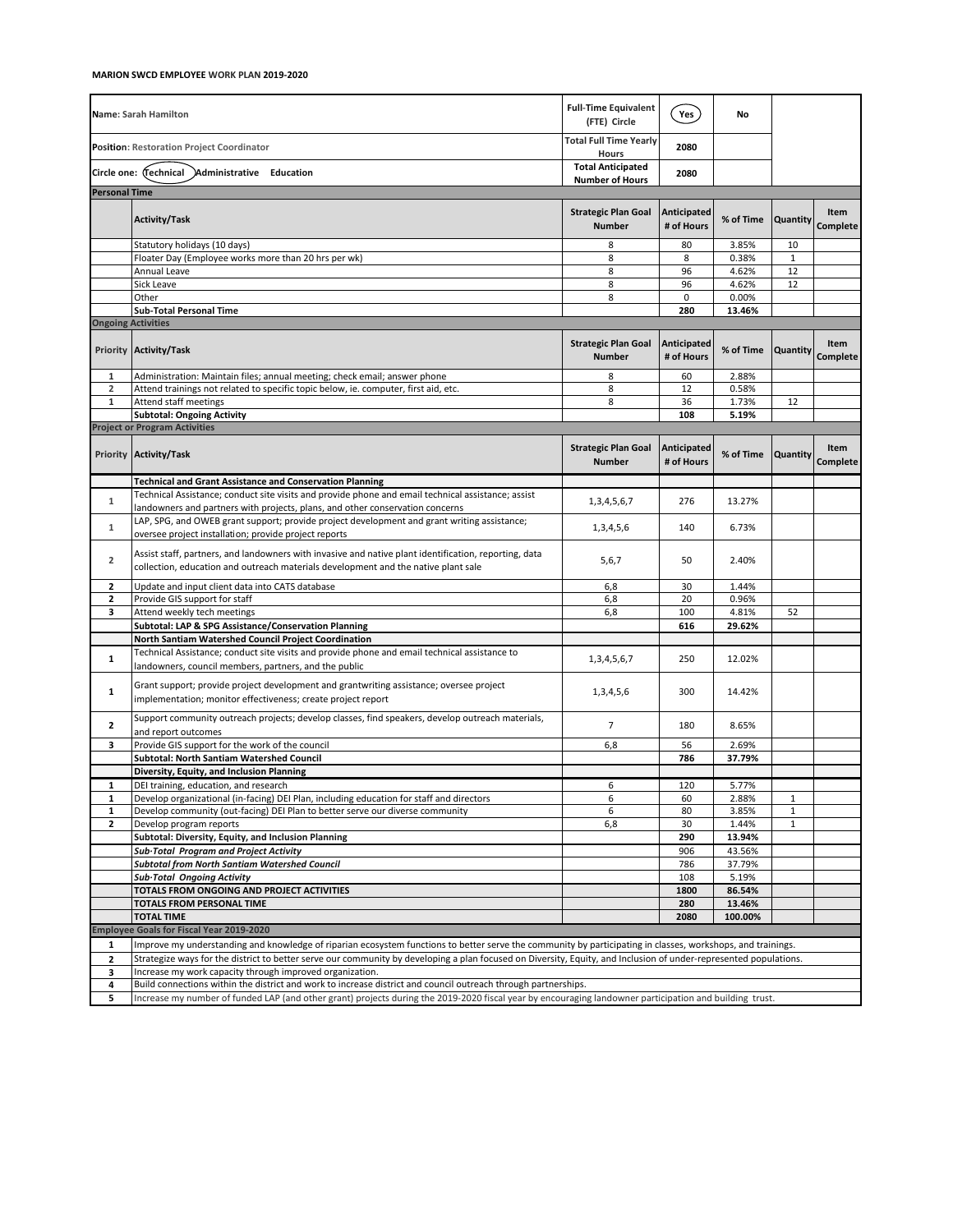## **MARION SWCD WORK PLAN**

| Name:    | <b>Susan Ortiz</b>                                                                                                                                                                                                                                                                                                                                                                                                                                                                                                                                                                                           |                                                    |          |                                                                   | 2019-2020 |          |                   |
|----------|--------------------------------------------------------------------------------------------------------------------------------------------------------------------------------------------------------------------------------------------------------------------------------------------------------------------------------------------------------------------------------------------------------------------------------------------------------------------------------------------------------------------------------------------------------------------------------------------------------------|----------------------------------------------------|----------|-------------------------------------------------------------------|-----------|----------|-------------------|
|          | Positio Programs Assistant / Grants - Contracts Coordinator                                                                                                                                                                                                                                                                                                                                                                                                                                                                                                                                                  |                                                    |          | Full-Time<br>Equivalent<br>(FTE) Circle                           |           | Yes      | No                |
|          | Circle one: Technical<br><b>Administrative</b><br>Education                                                                                                                                                                                                                                                                                                                                                                                                                                                                                                                                                  | Employee ID:                                       | N/A      | <b>Total Full Time</b>                                            |           | 2080     | 2080              |
|          | <b>Work Period:</b>                                                                                                                                                                                                                                                                                                                                                                                                                                                                                                                                                                                          | 7/1/19                                             | 6/30/20  | <b>Yearly Hours</b><br>Total<br>Anticipated<br>Number of<br>Hours |           |          | 2080              |
|          |                                                                                                                                                                                                                                                                                                                                                                                                                                                                                                                                                                                                              | Strategic Plan Anticipated #<br><b>Goal Number</b> | of Hours | Additional #<br>of Hours<br>Needed                                | % of Time | Quantity | Item<br>Completed |
|          | <b>Personal Time</b>                                                                                                                                                                                                                                                                                                                                                                                                                                                                                                                                                                                         |                                                    |          |                                                                   |           |          |                   |
|          | Statutory holidays (10 days)                                                                                                                                                                                                                                                                                                                                                                                                                                                                                                                                                                                 |                                                    | 80       |                                                                   |           |          |                   |
|          | Floater Day (1 Day-Employee works more than 20 hrs per wk)                                                                                                                                                                                                                                                                                                                                                                                                                                                                                                                                                   |                                                    | 8        |                                                                   |           |          |                   |
|          | Annual Leave (accrue 12 hrs per month)                                                                                                                                                                                                                                                                                                                                                                                                                                                                                                                                                                       |                                                    | 144      |                                                                   |           |          |                   |
|          | Sick Leave (accrue 8 hrs per month)                                                                                                                                                                                                                                                                                                                                                                                                                                                                                                                                                                          |                                                    | 96       |                                                                   |           |          |                   |
|          | Other                                                                                                                                                                                                                                                                                                                                                                                                                                                                                                                                                                                                        |                                                    |          |                                                                   |           |          |                   |
|          | <b>Sub-Total Personal Time</b>                                                                                                                                                                                                                                                                                                                                                                                                                                                                                                                                                                               |                                                    | 328      |                                                                   | 15.8%     |          |                   |
|          |                                                                                                                                                                                                                                                                                                                                                                                                                                                                                                                                                                                                              |                                                    |          |                                                                   |           |          |                   |
|          | <b>Ongoing Activities</b>                                                                                                                                                                                                                                                                                                                                                                                                                                                                                                                                                                                    |                                                    |          |                                                                   |           |          |                   |
| Priority | Activity/Task                                                                                                                                                                                                                                                                                                                                                                                                                                                                                                                                                                                                |                                                    |          |                                                                   |           |          |                   |
|          | Disbursement of funds of the District to pay bills and encumbrances<br>incurred (accounts payable) through the operation of the District in<br>accordance with District Policy. Ensure W-9's are on file for vendors (and<br>grantees) and TIN matching is completed prior to payment, as required.<br>Process reports required to appropriate agencies - Oregon Department of<br>Revenue, Internal Revenue Service, and individuals (1099's).                                                                                                                                                               | 17                                                 | 83       |                                                                   | 4.0%      |          |                   |
|          | Payroll disbursements for District employees. Process reports and<br>payments required, to appropriate agencies - Oregon Department of<br>Revenue, Internal Revenue Service, State Employment, etc. and<br>employees. Include training to remain current on requirements.                                                                                                                                                                                                                                                                                                                                    |                                                    | 83       |                                                                   | 4.0%      |          |                   |
|          | Develop, monitor and maintain contracts with business that supplies<br>materials, goods or services for the operation of the District in accordance<br>with Oregon Law. Assist staff with the public contracting process. Write<br>and review District Contracts, including intergovernmental agreements,<br>contracts for supplies and services. Prepare and post Requests for<br>Proposals in cooperation with District Manager. Research State of Oregon<br>price agreements for purchasing of services and supplies. Attend training<br>related to public contracting to remain current in the knowledge | 17                                                 | 73       |                                                                   | 3.5%      |          |                   |
|          | Coordinates and provides assistance to Technical Specialists with the<br>Conservation Activities Tracking System (CATS) computer program.                                                                                                                                                                                                                                                                                                                                                                                                                                                                    | $1 - 5$                                            | 73       |                                                                   | 3.5%      |          |                   |
|          | Acts as the main contact person during the absence of a Technical<br>Specialist, following up with them upon their return. Acknowledges receipt<br>of correspondence or documentation in absence of a Technical Specialist. 1-5                                                                                                                                                                                                                                                                                                                                                                              |                                                    | 20       |                                                                   | 1.0%      |          |                   |
| 6        | Assist District Manager with financial operations. Including but not limited<br>to: Keep and maintain a list of all District Capital Items. Organizes and<br>maintains vendor files; and associated quotes, bids, invoices, contract(s)<br>and correspondence. Works with District Manager and accountant in<br>preparing annual financial audit.                                                                                                                                                                                                                                                            | 17                                                 | 42       |                                                                   | 2.0%      |          |                   |
|          | Monitors a variety of activities on behalf of the District's Technical<br>Specialists for the purpose of achieving goals and meeting target dates.<br>May assist with coordination of logistics for in-office meetings and any<br>outside events for Technical Specialists including scheduling, venue<br>arrangements, set-up, equipment needs, refreshments, materials etc.                                                                                                                                                                                                                                | $1 - 5$                                            | 32       |                                                                   | 1.5%      |          |                   |
| 8        | Researches a wide variety of topics for the purpose of providing information<br>and/or recommendations and/or addressing a variety of administrative<br>and/or program requirements. Includes training related to these areas.                                                                                                                                                                                                                                                                                                                                                                               | $1 - 7$                                            | 32       |                                                                   | 1.5%      |          |                   |